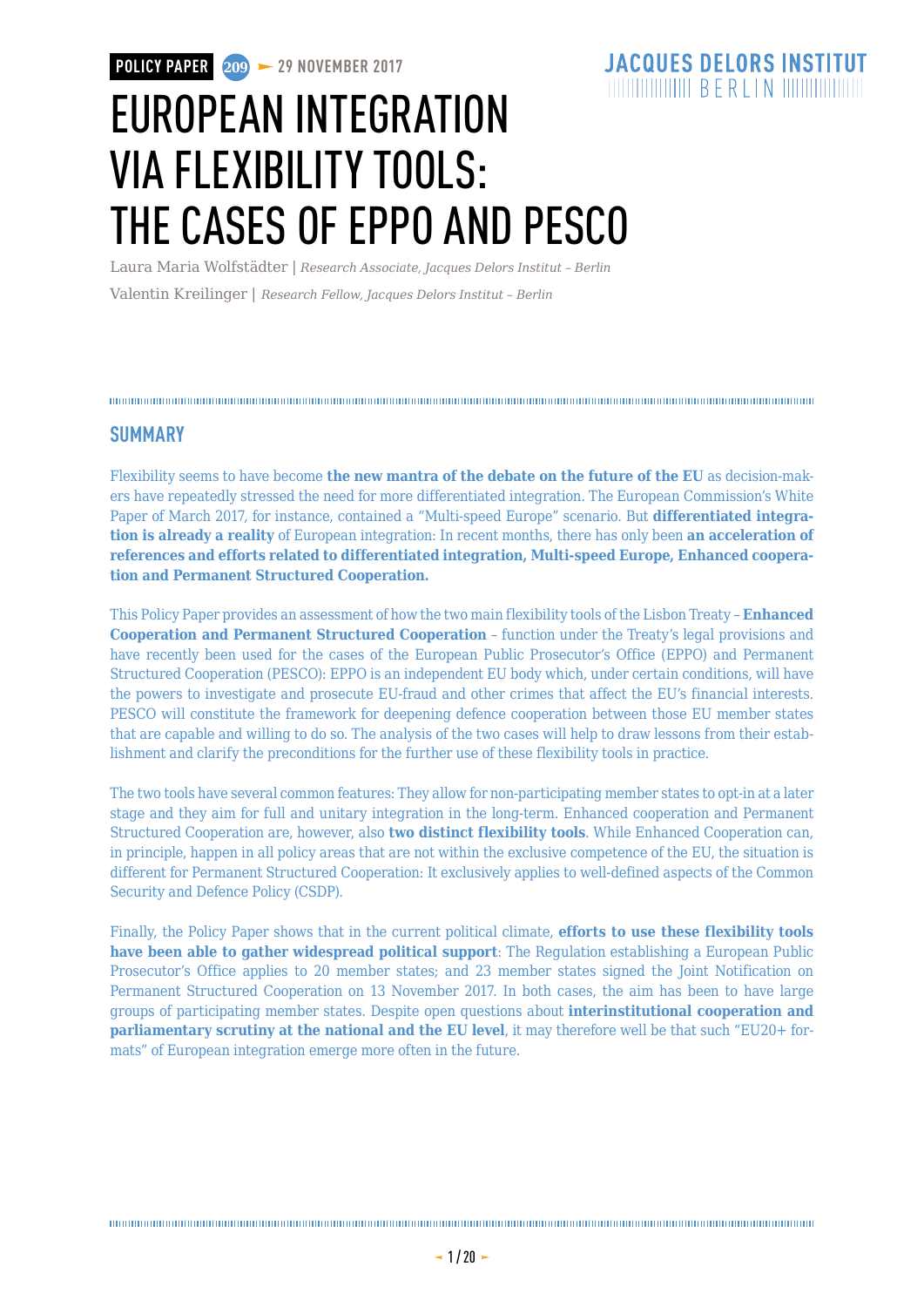# **TABLE OF CONTENTS**

| <b>INTRODUCTION</b>                                                        | 3                |
|----------------------------------------------------------------------------|------------------|
| 1. Taking stock of the "flexible EU" in 2017                               | 3                |
| 1.1. The long way to the European Public Prosecutor's Office (EPPO)        | 4                |
| 1.2. Attempts and proposals for Enhanced Cooperation in other policy areas | $\boldsymbol{6}$ |
| 1.3. PESCO and other new EU defence instruments                            | 7                |
| 2. The legal provisions of the EU's two main flexibility tools             | 9                |
| 2.1. Enhanced Cooperation                                                  | 9                |
| 2.1.1. Preconditions and establishment process                             | 10               |
| 2.1.2. During the cooperation and opting-in                                | 10               |
| 2.1.3. Opting-out and ending                                               | 10               |
| 2.2. Permanent Structured Cooperation (PESCO)                              | 11               |
| 2.2.1. Preconditions and establishment process                             | 11               |
| 2.2.2. During the cooperation and opting-in                                | 12               |
| 2.2.3. Opting-out and ending                                               | 12               |
| 2.3. Two tools and a common objective: long-term integration               | 13               |
| 2.3.1. Principle of openness                                               | 13               |
| 2.3.2. Priority of unitary integration                                     | 13               |
| 2.3.3. Maintaining the Union's objectives and acquis                       | 13               |
| 2.3.4. Inclusion into the EU's institutional infrastructure                | 14               |
| 3. Challenges after agreeing and adopting EPPO and PESCO                   | 16               |
| 3.1. A preliminary evaluation of EPPO                                      | 16               |
| 3.2. "Executive federalism" in European defence?                           | 17               |
| CONCLUSION                                                                 | 18               |
| <b>BIBLIOGRAPHY</b>                                                        | 19               |
| ON THE SAME THEMES                                                         | 20               |
|                                                                            |                  |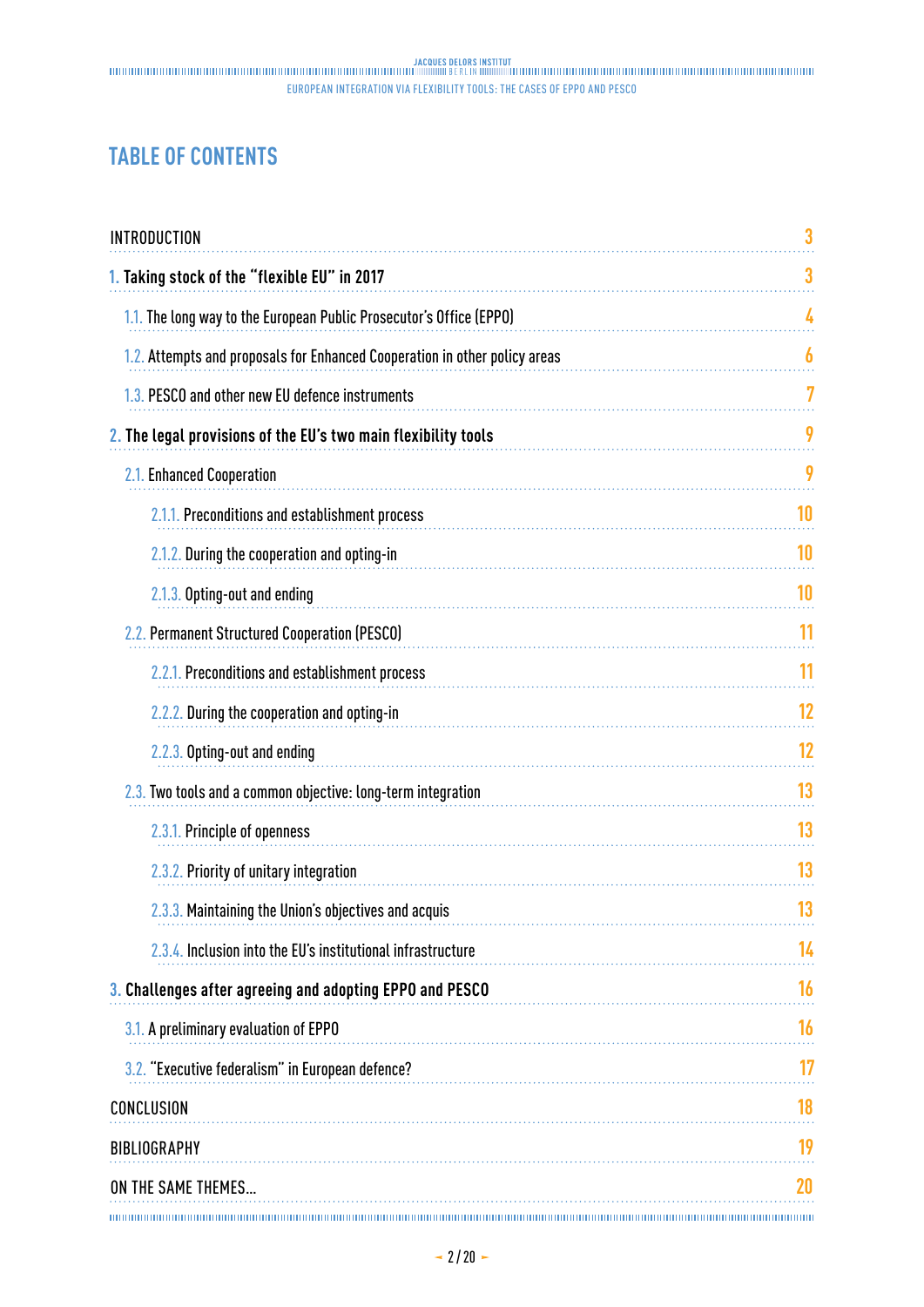# <span id="page-2-0"></span>**INTRODUCTION**

he EU Treaties provide for a certain flexibility.<sup>1</sup> The tools of Enhanced Cooperation and Permanent Structured Cooperation (PESCO) are examples of this kind of flexibility. Both tools are based on the aim to achieve unitary integration in a long-term perspective and allow for non-participating member states to join the Cooperation whenever they fulfil the relevant criteria or the political wish arises. T

*CC* THE LISBON TREATY **WAS SIGNED TEN YEARS AGO, ON 13 DECEMBER 2007."**

For passionate observers of European integration, two recent efforts of EU decision-makers to exploit the potential of the Lisbon Treaty have not gone unnoticed: 2017 will be seen as marked by the launch of an Enhanced Cooperation on the **European Public Prosecutor's Office** (EPPO) in October 2017 and the launch of the **Permanent Structured Cooperation** to deepen European defence in December 2017. The Lisbon Treaty was signed ten years ago, on 13 December 2007. The year in which the United Kingdom triggered Art. 50 TEU could now turn out to be the beginning of a tendency to really benefit from tools of flexible integration.

The first part of this Policy Paper takes stock of the "flexible EU" and recent developments in Enhanced Cooperation and PESCO; the second part analyses the respective legal provisions of the two instruments; and the third part examines future challenges after the agreement and adoption of EPPO and PESCO.

# 1. Taking stock of the "flexible EU" in 2017

The constitutional function of Enhanced Cooperation is "to create a pathway through which a 'vanguard group' of states can move ahead in achieving an 'ever closer Union' in new policy areas."<sup>2</sup> But it is possibly the wide range of procedural and political preconditions that may explain why **Enhanced Cooperation has not been**  used at all before the Lisbon Treaty and not extensively since then.<sup>3</sup> By contrast, PESCO only exists since **the Lisbon Treaty,** but similarly, it has not been activated until late 2017. Currently, five cases of Enhanced Cooperation are in force, agreed or in preparation (see Box 1).

#### **BOX 1 Enhanced Cooperation in the EU (2017)**

#### **EUROPEAN UNITARY PATENT: 26 participating member states**

A specialised patent court will allow cases to be heard before judges with the highest level of legal and technical expertise in patents. A unified court will also mean that parties do not have to litigate in parallel in different countries incurring high costs.

#### **DIVORCE LAW: 17 participating member states**

International couples will be able to agree which law would apply to their divorce or legal separation. In case the couple cannot agree, judges would have a common formula for deciding which country's law applies.

#### **EUROPEAN PUBLIC PROSECUTOR (EPPO): 20 participating member states**

The European Public Prosecutor's Office will make sure that every case involving suspected fraud against the EU budget is followed up and completed, so that criminals know they will be prosecuted and brought to justice. This will have a strong deterrent effect.

#### **FINANCIAL TRANSACTION TAX (FTT): 10 member states (in preparation)**

A Financial transaction tax will strengthen the Single Market by reducing the number of divergent national approaches to financial transaction taxation and it will ensure that the financial sector makes a fair and substantial contribution to public revenues.

#### **PROPERTY REGIME RULES: 17 participating member states (agreed)**

Regulations dealing with the property regimes of international couples will establish clear rules in cases of divorce or death and bring an end to parallel and possibly conflicting proceedings in various member states, for instance on property or bank accounts.

Source: European Commission (2017), [Enhanced Cooperation – Already a reality today. Informal Dinner of](https://ec.europa.eu/commission/sites/beta-political/files/enhanced-cooperation-factsheet-tallinn_en.pdf) *Heads of State or Government ahead of the Tallinn Summit*, p. 2.

**<sup>1.</sup>** See e.g. Thym Daniel, *Ungleichzeitigkeit im europäischen Verfassungsrecht*, 2004.

**<sup>2.</sup>** Fabbrini Federico, "Enhanced cooperation under scrutiny: Revisiting the law and practice of multi-speed integration in light of the first involvement of the EU judiciary", *Legal Issues of Economic Integration 40(3)*, 2013, pp. 197-224, here: p. 204.

**<sup>3.</sup>** See Koenig Nicole, "[A differentiated view of differentiated integration"](http://www.delorsinstitute.eu/011-21785-A-differentiated-view-of-differentiated-integration.html), Policy Paper n°140, Jacques Delors Institute, July 2015, p. 7.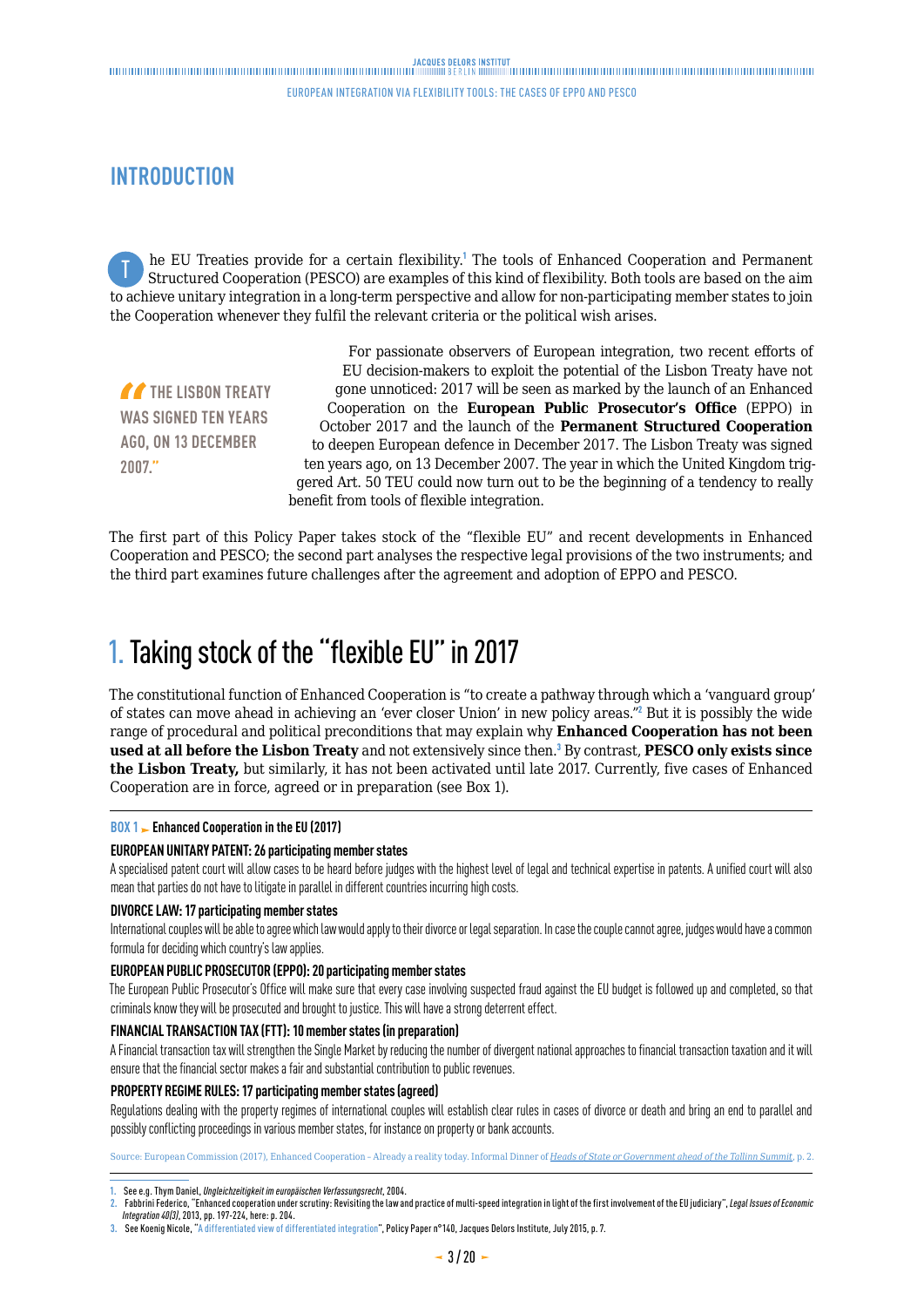<span id="page-3-0"></span>**FIGURE 1 Enhanced Cooperation in one figure (November 2017)**



Source: Own elaboration. The Euro Area ( $\epsilon$ ) was included for information purposes. Data on member states' participation in Enhanced Coop<br>(2017). Enhanced Cooperation - Already a reality today. Informal Dinner of Heads o (2017), *[Enhanced Cooperation – Already a reality today. Informal Dinner of Heads of State or Government ahead of the Tallinn Summit](https://ec.europa.eu/commission/sites/beta-political/files/enhanced-cooperation-factsheet-tallinn_en.pdf)*.

Figure 1 shows the differentiated levels of participation in the five cases of Enhanced Cooperation. Only **eight member states** (Austria, Belgium, France, Germany, Greece, Italy, Portugal and Slovenia) **are currently participants all of them** – in the Enhanced Cooperations on Divorce Law, the European Unitary Patent, EPPO, Property Regime Rules and the Financial Transactions Tax.

On the basis of this brief assessment on the state of Enhanced Cooperation in the EU, the next sections take stock of the **current political momentum behind the mantra of a (more) "flexible EU"** that can be observed in the European Commission's White Paper of March 2017 with its "Multi-speed Europe" scenario and numerous references to differentiated integration, Multi-speed Europe, Enhanced cooperation and Permanent Structured Cooperation in other contributions to the debate on the Future of Europe. The first part of this Policy Paper proceeds as follows: It examines the most recent case of Enhanced Cooperation, the creation of the European Public Prosecutor via Enhanced Cooperation (1.1); proposals for Enhanced Cooperation in other policy areas (1.2); and the establishment of PESCO via the provisions of Protocol No. 10 of the EU Treaties in late 2017 which has been accompanied by other instruments that lead to a significant strengthening of CSDP (1.3).

# **1.1. The long way to the European Public Prosecutor's Office (EPPO)**

The idea behind a European Public Prosecutor's Office (EPPO) has been to have an independent EU body that has, under certain conditions, the authority to investigate and prosecute EU-fraud and other crimes that affect the EU's financial interests. In order to achieve this, EPPO has been designed to bring together European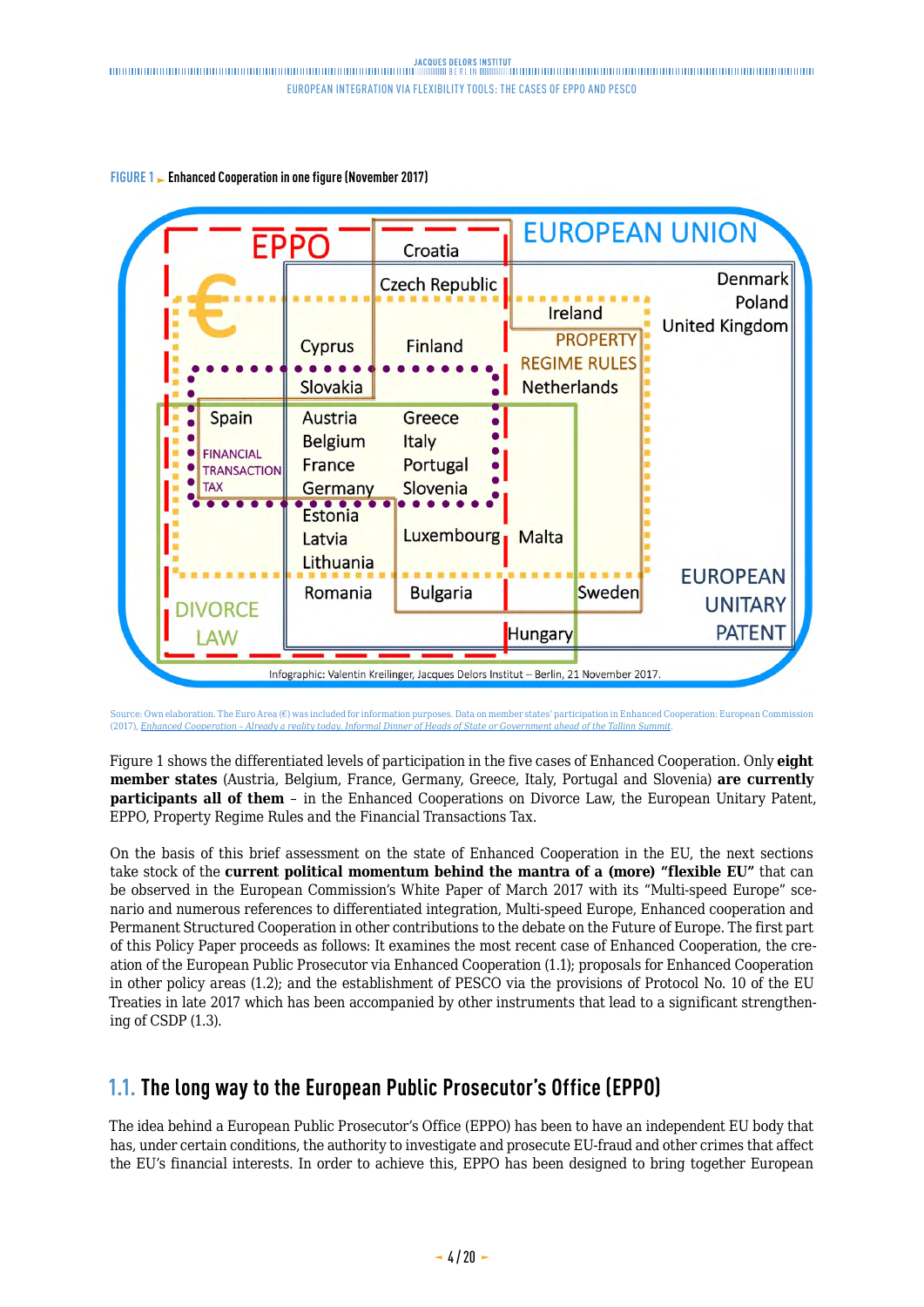<span id="page-4-0"></span>and national law-enforcement efforts. Its legal basis is the Lisbon Treaty (Art. 86 TFEU) which provides for Enhanced Cooperation in case of the absence of unanimity on the dossier.<sup>4</sup>

 **14 NATIONAL PARLIAMENTS TRIGGERED A "YELLOW CARD"**

In 2013, after the European Commission had tabled its initial proposal for an EPPO regulation (EPPO as a decentralised EU body with a European Public Prosecutor at the EU level and European Delegated Prosecutors located in member states), **14 national parliaments triggered a "yellow card" against**  the draft regulation.<sup>5</sup> In their "reasoned opinions", some of them were opposed to the proposal and used subsidiarity as a pretext. Other national parliaments were in favour of setting up EPPO, but concerned by the Commission's control over it. A third group used subsidiarity as a pretext to argue that the proposal was not ambi-

tious enough.<sup>6</sup> The European Commission maintained its proposal, but significant amendments were made in the legislative process: When member states were still unable to reach agreement after four years, the Council registered the absence of unanimity in support of the proposal in February 2017.<sup>7</sup> In April 2017, 16 member states notified the Commission and the Council about their intention to launch an Enhanced Cooperation.

Finally, **a group of 20 member states decided to participate in the Enhanced Cooperation** on EPPO and reached an agreement in June 2017. Interestingly, in line with the diverse motivations of national parliaments behind their reasoned opinions against EPPO in 2013 and confirming the significant evolution of the proposal, five member states, in which the national parliaments or at least one parliamentary chamber (in case of bicameral systems) had raised a reasoned opinion in 2013, have changed their mind and decided to participate in the Enhanced Cooperation on EPPO in 2017. Six member states whose national parliaments had issued a reasoned opinion in 2013 decided to stay outside the Enhanced Cooperation on EPPO in 2017 (see Table 1).<sup>8</sup>

| REASONED OPINION BY A NATIONAL PARLIAMENT IN 2013                                                                                                                                                                                                                                                                                                                                                  | <b>MEMBER STATES PARTICIPATING IN ENHANCED</b><br><b>COOPERATION ON EPPO (2017)</b>                                           |                                                                                                      | <b>MEMBER STATES NOT PARTICIPATING IN</b><br><b>ENHANCED COOPERATION ON EPPO (2017)</b>                      |
|----------------------------------------------------------------------------------------------------------------------------------------------------------------------------------------------------------------------------------------------------------------------------------------------------------------------------------------------------------------------------------------------------|-------------------------------------------------------------------------------------------------------------------------------|------------------------------------------------------------------------------------------------------|--------------------------------------------------------------------------------------------------------------|
| <b>Cypriot House of Representatives</b><br>Czech Senate<br>Dutch Senate and Dutch House of Representatives<br><b>French Senate</b><br><b>Hungarian National Assembly</b><br>Irish Houses of the Oirechteas<br><b>Maltese House of Representatives</b><br><b>Romanian Chamber of Deputies</b><br><b>Slovenian National Assembly</b><br>Swedish Riksdag<br>UK House of Lords and UK House of Commons | Austria<br>Belgium<br>Bulgaria<br>Croatia<br>Cyprus*<br>Czech Republic*<br>Estonia<br>Finland<br>France*<br>Germany<br>Greece | Italy<br>Latvia<br>Lithuania<br>Luxembourg<br>Portugal<br>Romania*<br>Slovakia<br>Slovenia*<br>Spain | <b>Denmark</b><br>Hungary*<br>Ireland*<br>Malta*<br>The Netherlands*<br>Poland<br>Sweden*<br>United Kingdom* |
| National parliaments from 11 member states<br>(14 out of 41 Parliamentary chambers)                                                                                                                                                                                                                                                                                                                | 20 member states                                                                                                              |                                                                                                      | 8 member states                                                                                              |

#### **TABLE 1 The European Public Prosecutor's Office (EPPO): Reasoned opinions (2013) and participation in Enhanced Cooperation (2017)**

\* For member states highlighted in *bold and italics*, the national parliament (in case of unicameral systems) or a least one parliamentary chamber (in case of bicameral systems) had issued a reasoned opinion in 2013.

Source: Own elaboration.

**<sup>4.</sup>** See below, Section 2.1.1 and Table 2 in Section 2.3.4.

<sup>5.</sup> IPEX platform for EU Interparliamentary Exchange, [Proposal for a Council regulation on the establishment of the European Public Prosecutor's Office, COM/2013/0534 \(Yellow card\)](http://www.ipex.eu/IPEXL-WEB/dossier/document/COM20130534.do)<br>6. Fromage Diane, "The second yellow card

**<sup>7.</sup>** Council of the EU, "European Public Prosecutor's Office: Council takes first step towards a possible enhanced cooperation", Press Release 48/17, 7 February 2017.

The length of the decision-making in the case of EPPO means that the national MPs active at the beginning and the end of establishing EPPO were most likely not the same – the average lifespan of a parliamentary majority in Europe is around three years. See, for a broader discussion: Rozenberg Olivier, *The Role of the National Parliaments after Lisbon: Potentialities and Challenges*, 2017, pp. 54-55.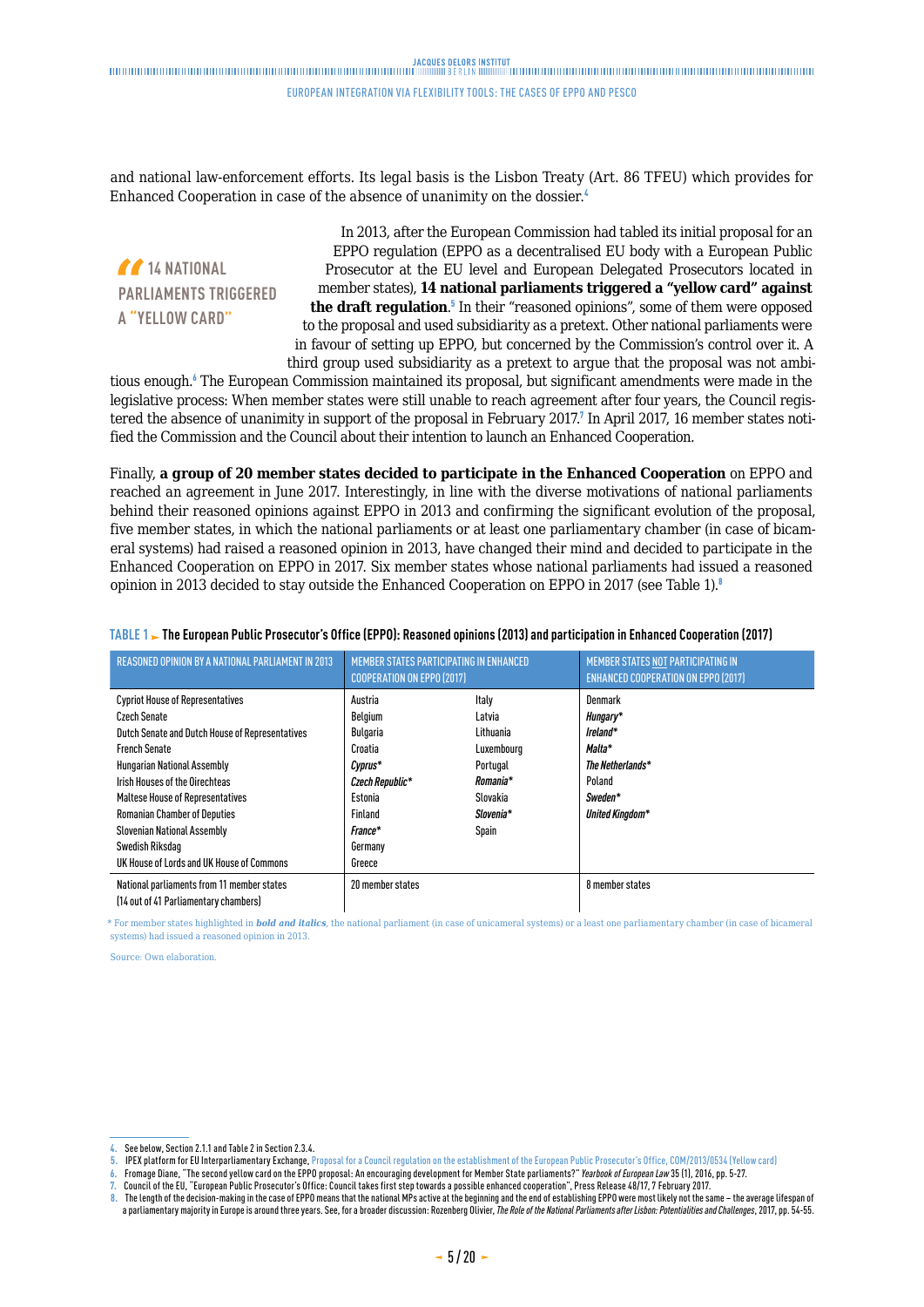# **1.2. Attempts and proposals for Enhanced Cooperation in other policy areas**

*f* BUT ENHANCED **COOPERATION IS REALLY A "LAST RESORT MECHANISM"**

From time to time, **calls and commitments for using Enhanced Cooperation** have been put forward with respect to different issues and policy areas, for instance in Art. 10 TSCG.<sup>9</sup> For Enhanced Cooperation to be legal, the member states must allow a "reasonable period"<sup>10</sup> for the proposal to be adopted in the full Council of Ministers. Neither the EU Treaties nor the case law of the Court of Justice of the EU have quantitatively defined this, but Enhanced Cooperation is really a "last resort mechanism", designed to be used when it is impossible to adopt a measure otherwise. In all proposals to launch an Enhanced Cooperation both the Commission and the Council itself tried

to **build a consensus among all member states for a certain time period** (i.e. at least twelve months), as the examples of divorce law<sup>11</sup>, patent law<sup>12</sup> and the financial transaction tax show. From a legal point of view, **the desire not to disappoint the minority is not a good reason to use Enhanced Cooperation** as an ultima ratio.

Already in 2015, a proposal had been put forward to consider using Enhanced Cooperation with respect to the Commission's plan for a mandatory **quota for the relocation of refugees** to overcome the deadlock.<sup>13</sup> Since the Commission tabled its refugee relocation plan in June 2015 and the Council adopted it with a rare qualified majority vote in September 2015, more than two years have passed. In September 2017, the EU's Court of Justice dismissed complaints by Hungary and Slovakia over the refugee quota, but little progress has been made since then. It therefore makes sense to **reconsider how progress can be made.**<sup>14</sup>

*CONSIDER USING ENHANCED* **COOPERATION WITH RESPECT TO THE RELOCATION OF REFUGEES"**

At the same time, all EU member states are subject to the same human rights obligations under the refugee conventions. Pursuing Enhanced Cooperation might give the impression that refugee protection is not (or no longer) a common responsibility. Enhanced Cooperation on a mandatory quota for the relocation of refugees would also establish a club with the "good" of improved refugee protection which could ultimately lead to uncertainties about "how [EU] institutions should act and decide when objectives and tasks for the fulfilment of 'club goods' conflict with steps needed to safeguard the policies of the Union as a whole."<sup>15</sup> But the **member states**  remaining outside the Enhanced Cooperation on the quota would have sought their **outsider-status and nonparticipation** in sharing refugees. They would therefore not have to fear suffering from negative externalities.<sup>16</sup>

Enhanced cooperation could also be an option for a establishing a Common Consolidated Corporate Tax Base (CCCTB), which aims at harmonising the bases on which tax rates are calculated.<sup>17</sup>

**<sup>9.</sup>** Art. 10 of the Treaty on Stability, Coordination and Economic Governance: "[...] the Contracting Parties stand ready to make active use, whenever appropriate and necessary, of measures specific to those member states whose currency is the euro, as provided for in Art. 136 TFEU, and of enhanced cooperation, as provided for in Art. 20 TEU and in Art. 326 to 334 TFEU on matters that are essential for the proper functioning of the euro area, without undermining the internal market." The Economic and Monetary Union itself is an area with little scope for flexibility. See Gnath Katharina, "Drin heißt drin: wenig Spielraum für Flexibilität in der Europäischen Wirtschafts- und Währungsunion", integration, 3/2017, pp. 226-30. **10.** Art. 20 (2) TEU.

**<sup>11.</sup>** The Commission first proposed EU-wide rules on divorce in 2006. After it had emerged that no consensus was possible – ten member states asked the Commission in 2008 to issue a proposal, which finally proposed a framework in 2010.

**<sup>12.</sup>** In 2007 the Commission had published a Communication on improving the patent system in Europe, at the end of 2009 the Council had reached an agreement about the usefulness of a European patent system, but without specifying the language regime. Subsequently, it became clear that member states would be unable to reach unanimity on the translation arrangements due to opposition from Italy and Spain. In December 2010, the Commission proposed to launch the Enhanced Cooperation.

**<sup>13.</sup>** Kreilinger Valentin, ["A Proposal to use Enhanced Cooperation in the Refugee Crisis](http://www.delorsinstitut.de/en/publications/topics/eu-institutions-and-governance/proposal-to-use-enhanced-cooperation-in-the-refugee-crisis/)", Jacques Delors Institut – Berlin, September 2015.

**<sup>14.</sup>** See amongst others: Walter-Franke Marie, "[The missing reflection paper on asylum policy"](http://www.delorsinstitut.de/en/all-publications/the-missing-reflection-paper-on-asylum-policy/), Jacques Delors Institut – Berlin, July 2017; Toaldo Mattia, ["Don't close borders, manage them:](http://www.ecfr.eu/publications/summary/dont_close_borders_manage_them_7297) [how to improve EU policy on migration through Libya"](http://www.ecfr.eu/publications/summary/dont_close_borders_manage_them_7297), European Council on Foreign Relations, June 2017.

**<sup>15.</sup>** Dawson Mark and De Witte Floris, "Self-Determination in the Constitutional Future of the EU", *European Law Journal* 21(3), 2015, pp. 371-383.

**<sup>16.</sup>** Kreilinger Valentin, ["A Proposal to use Enhanced Cooperation in the Refugee Crisis](http://www.delorsinstitut.de/en/publications/topics/eu-institutions-and-governance/proposal-to-use-enhanced-cooperation-in-the-refugee-crisis/)", Jacques Delors Institut – Berlin, September 2015.

**<sup>17.</sup>** Grant Charles et al., *Relaunching the EU,* Centre for European Reform, November 2017, p. 36.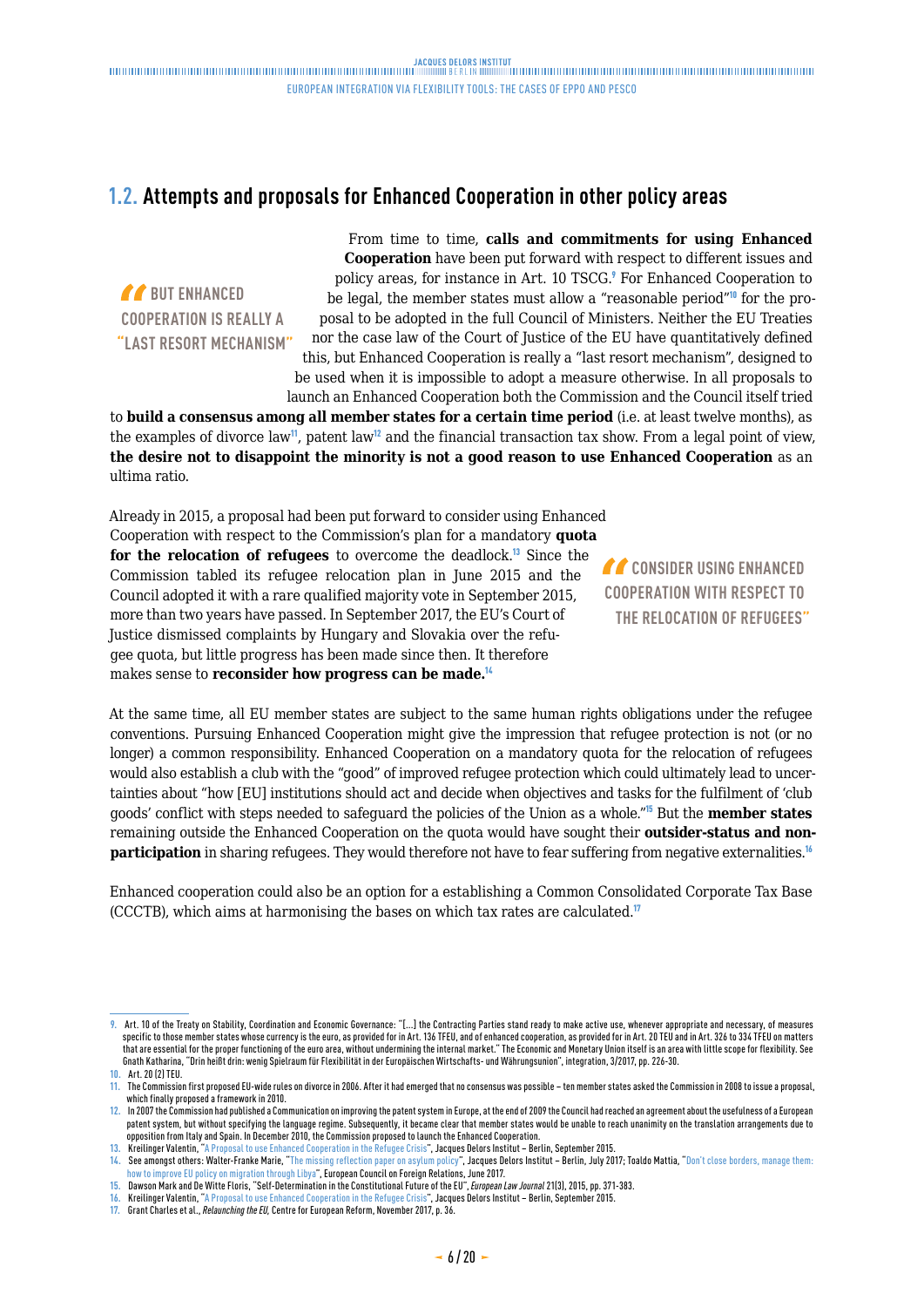### <span id="page-6-0"></span>**1.3. PESCO and other new EU defence instruments**

*<u>23 MEMBER STATES</u>* **NOTIFIED THE COUNCIL AND THE HIGH REPRESENTATIVE ON 13 NOVEMBER 2017 LAUNCH PESCO"**

PESCO is part of an overall package for strengthening CSDP and provides the **political framework for those member states that are willing to commit themselves to deepening defence cooperation**. For many years, progress in CSDP has been cumbersome, but after some preparatory work in 2016 and 2017, 23 member states notified the Council and the High Representative on 13 November 2017 about their intention to launch PESCO. ABOUT THEIR INTENTION TO The document includes a list of possible common projects and indicates the participants' willingness and ability to fulfil the requirements of a PESCO according

to Protocol No. 10.<sup>18</sup> **A Council decision establishing PESCO is expected to be adopted on 11 December 2017**. The official launch of PESCO will take place at the European Council meeting on 14 and 15 December 2017.

**PESCO overlaps with the EU and NATO**, as *Figure 2* shows: Among the EU's 28 member states, 23 have signed the Joint Notification on PESCO. The five EU member states that have not (yet) signed the Joint Notification are the United Kingdom (which is currently negotiating its withdrawal from the EU under Art. 50 TEU), Denmark (which has an opt-out from CSDP), Malta, Ireland and Portugal. The latter two member states are expected to join PESCO and sign up to the Joint Notification in December 2017 after the completion of national parliamentary procedures.

PESCO shall respect the **obligations of NATO Members** (Art. 42 (2) TEU). This affects particularly the usability of certain military capabilities within the framework of missions in NATO and EU (see Art. 2 lit. d) Protocol No. 10). Four EU member states which are not members of NATO have joined PESCO (Austria, Cyprus, Finland, Sweden) while three EU member states which are members of NATO did not sign the Joint Notification on 13 November 2017 (Denmark, Portugal, United Kingdom).

#### It is also important to note that **PESCO offers third countries a possibil-**

**ity to participate**: "Third States may exceptionally be invited by project participants […]. They would need to provide substantial added value to the project, contribute to strengthening PESCO and the CSDP and meet more demanding commitments."<sup>19</sup> Here, the question arises what "substantial added value" means. Furthermore, the provision that "[t]his will not grant decision powers to such Third States in the governance of PESCO"<sup>20</sup> remains ambiguous as it is not clear whether this only relates to the Council level or also to the project level. **After Brexit,** 

**PESCO OFFERS THIRD COUNTRIES A POSSIBILITY TO PARTICIPATE"**

**the United Kingdom might consider this option** as part of remaining associated with the EU in the area of security and defence, but other countries, such as Norway, could also be interested in having a status as a third country participant in PESCO projects.

**<sup>18.</sup>** Notification on Permanent Structured Cooperation (PESCO) to the Council and to the High Representative of the Union for Foreign Affairs and Security Policy, 13 November 2017.

**<sup>19.</sup>** Ibid., Annex III - Governance, p. 8.

**<sup>20.</sup>** Ibid., Annex III - Governance, p. 8.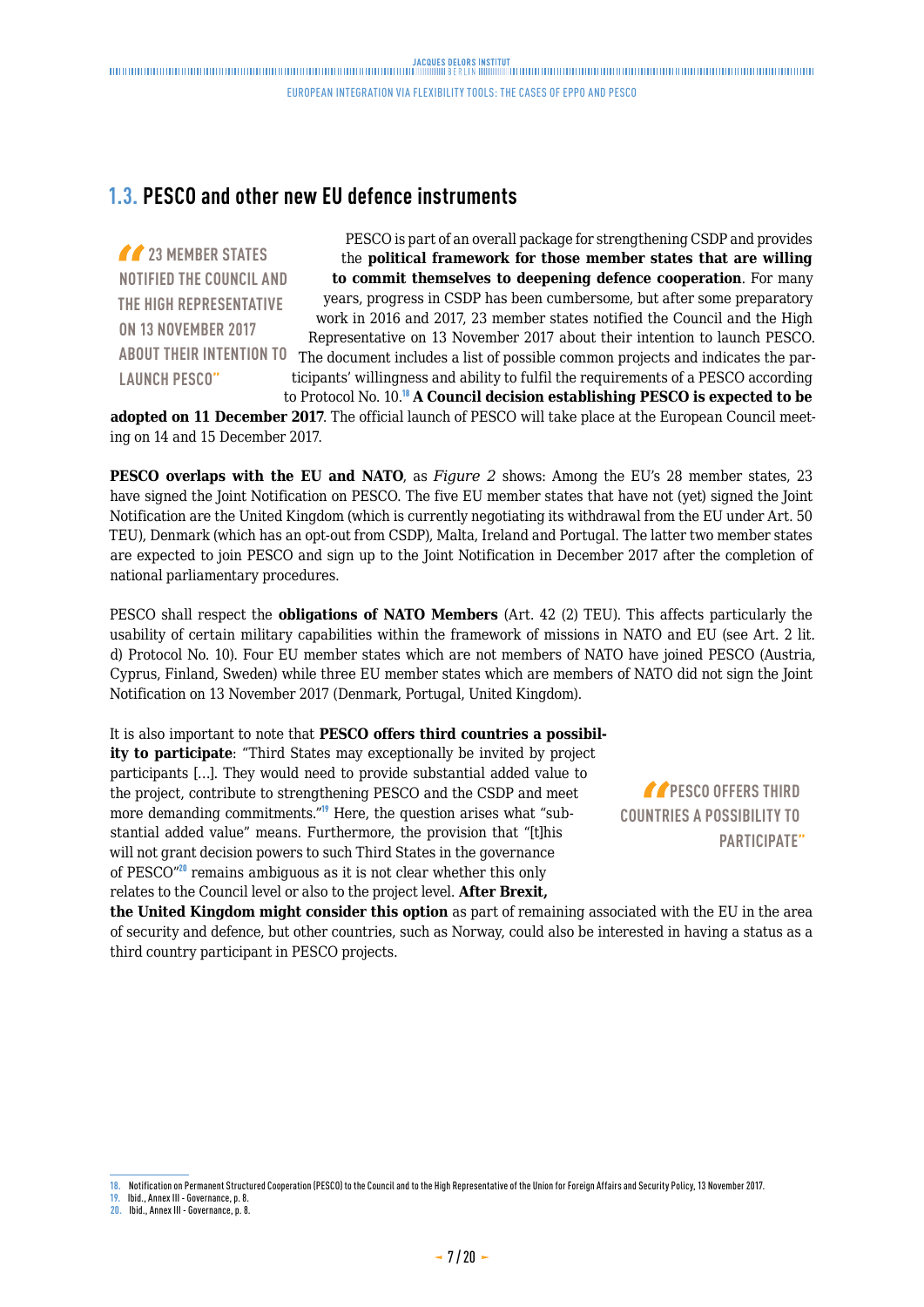#### **FIGURE 2 Permanent Structured Cooperation in one figure (November 2017)**



Infographic: Valentin Kreilinger, Jacques Delors Institut - Berlin, 13 November 2017.

PESCO: EU Member States that signed the joint notification. It is possible for EU Member States to join at a later stage.

Source: Own elaboration. Denmark has an opt-out from CSDP (Art. 5 Protocol No. 22). Ireland and Portugal are expected to join PESCO and sign up to the Joint Notification in December 2017 after the completion of national parliamentary procedures.

PESCO will be **the umbrella for the different individual projects** that aim at strengthening the **military capabilities of PESCO participants.**<sup>21</sup> All participating member states will have to submit plans for their national contributions and efforts that they have agreed to undertake. These **national implementation plans are subject to regular assessments.** In terms of its concrete day-to-day functioning, PESCO will have a two-layer governance structure $^{22}$ :

- Key policy decisions and the assessment of whether member states fulfil their PESCO commitments will be made at the **EU level by the Council in a "PESCO-format"** by national ministers with only PESCO participants being allowed to vote. Decisions are taken by unanimity, except for decisions regarding the suspension of PESCO membership and the entry of new members (these are taken by qualified majority).
- **• Each individual PESCO project** will be managed by those member states that contribute to it.<sup>23</sup>

*A* PESCO IS LINKED **TO OTHER INSTRUMENTS THAT COVER ALL MEMBER STATES PARTICIPATING IN CSDP"**

Alongside the creation of PESCO, the establishment of two technical instruments in CSDP (for comprehensive monitoring and financial incentives) is underway. All three instruments are supposed to jointly contribute to the objective of strengthening CSDP.<sup>24</sup> PESCO is therefore linked to other instruments that cover all member states participating in CSDP.

On the one hand, the **Common Annual Review on Defence (CARD)** will systematically monitor national defence spending plans. Under the auspices of the European Defence Agency (EDA), it will help to identify gaps in military capabilities and opportunities for collaboration between member states. The Joint Notification refers to CARD when PESCO participants commit to "[p]laying a substantial role in capability development within the EU, including within the framework of CARD, in

order to ensure the availability of the necessary capabilities for achieving the level of ambition in Europe"<sup>25</sup> and

<sup>21.</sup> It combines ambitious objectives with gradual implementation. See Fabry Elvire, Koenig Nicole and Pellerin-Carlin Thomas, "Strengthening European Defence: who sits at the PESCO table, [what's on the menu?](http://www.delorsinstitute.eu/011-26001-Strengthening-European-Defence-who-sits-at-the-PESCO-table-what-s-on-the-menu.html)", Jacques Delors Institute, 20 October 2017, p. 2.

**<sup>22</sup>**. See Notification on Permanent Structured Cooperation (PESCO) to the Council and to the High Representative of the Union for Foreign Affairs and Security Policy, 13 November 2017. See also European External Action Service, [Permanent Structured Cooperation \(PESCO\) – Factsheet,](http://europa.eu/!fY63Tc) 19 October 2017.

<sup>23.</sup> For examples of some of the projects under discussion, see Fabry Elvire, Koenig Nicole and Pellerin-Carlin Thomas, "[Strengthening European Defence: who sits at the PESCO table, what's](http://www.delorsinstitute.eu/011-26001-Strengthening-European-Defence-who-sits-at-the-PESCO-table-what-s-on-the-menu.html) [on the menu?](http://www.delorsinstitute.eu/011-26001-Strengthening-European-Defence-who-sits-at-the-PESCO-table-what-s-on-the-menu.html)", Jacques Delors Institute, 20 October 2017, p. 3.

**<sup>24.</sup>** See European External Action Servic[e, Permanent Structured Cooperation \(PESCO\) – Factsheet](http://europa.eu/!fY63Tc), 19 October 2017 p. 2; Billon-Galland Alice and Quencez Martin, "Can France and Germany Make PESCO Work as a Process Toward EU Defense?", German Marshall Fund of the United States, Policy Brief No. 033, 2017; Koenig Nicole and Walter-Franke Marie, "[France and Germany:](http://www.delorsinstitute.eu/011-25691-France-and-Germany-Spearheading-a-European-Security-and-Defence-Union.html) [Spearheading a European Security and Defence Union?](http://www.delorsinstitute.eu/011-25691-France-and-Germany-Spearheading-a-European-Security-and-Defence-Union.html)", Jacques Delors Institut – Berlin, Policy Paper No. 202, 19 July 2017, in particular pp. 11-15.

**<sup>25.</sup>** Annex II - List of ambitious and more binding common commitments in the five areas set out by Article 2 of Protocol No 10, Notification on Permanent Structured Cooperation (PESCO) to the Council and to the High Representative of the Union for Foreign Affairs and Security Policy, 13 November 2017, point 6.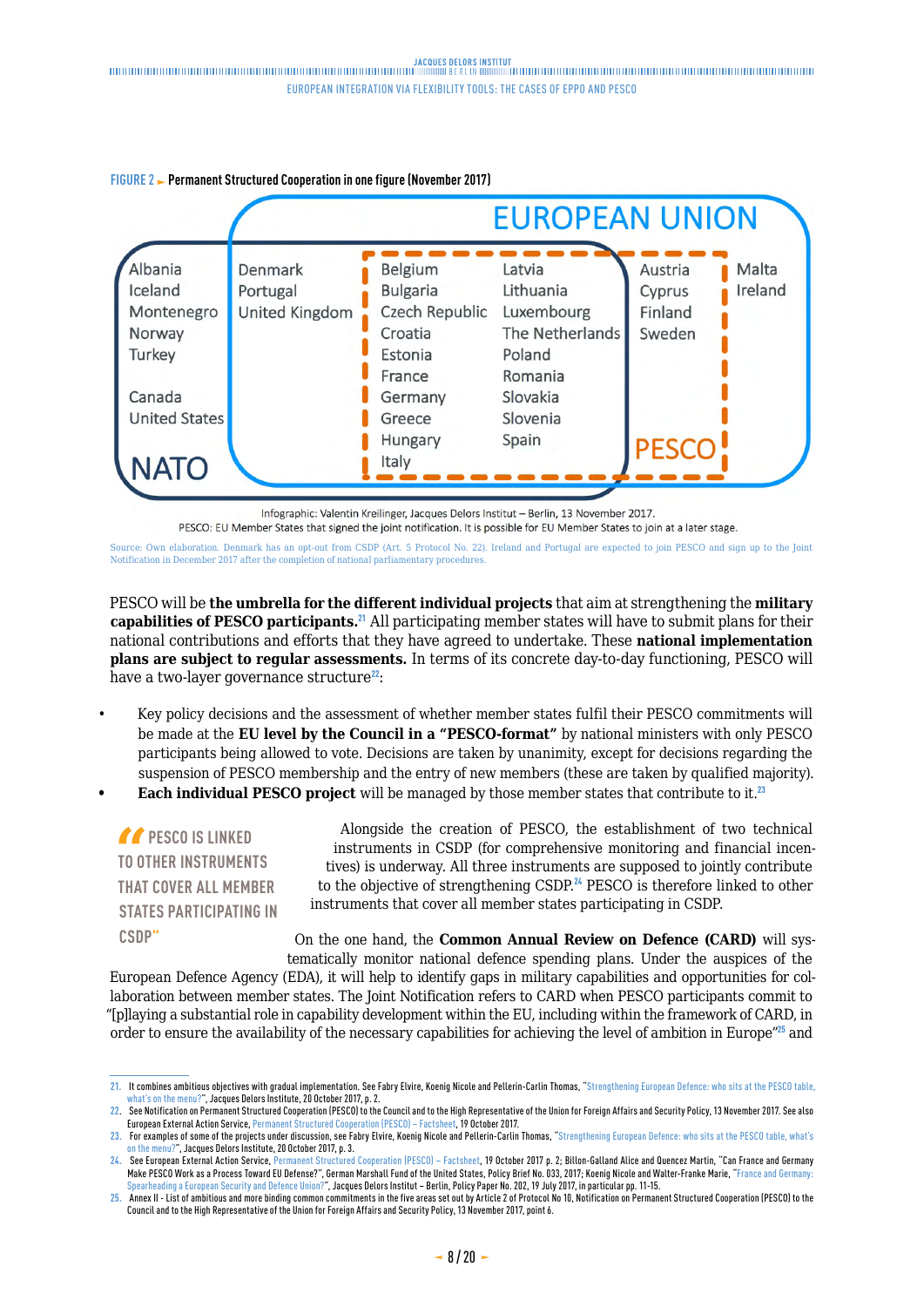<span id="page-8-0"></span>"to support the CARD to the maximum extent possible acknowledging the voluntary nature of the review and individual constraints of participating member states."<sup>26</sup> Participation in CARD has not been made a compulsory entry criterion for PESCO, but CARD and the review of PESCO commitments should be closely linked in order to avoid the creation of parallel review mechanisms.

*MEMBER STATES* **RECEIVE FINANCIAL INCENTIVES FROM THE EU BUDGET TO ACTIVELY PARTICIPATE IN PESCO"**

On the other hand, the **European Defence Fund (EDF)** is being set up as part of the European Defence Industrial Development Programme (EDIDP). It will provide financial incentives to foster defence cooperation. The European Commission has indicated that it is prepared to increase the 20% contribution to joint capability projects under the EDF with an additional 10 % financing for the defence-industrial development phase of eligible projects that are developed in the PESCO framework.<sup>27</sup> This means that EU member states receive financial incentives from the EU budget to actively participate in PESCO. The EDA proposes

that it could advise member states on the impact of proposed EDIDP projects on the European capability landscape and their coherence.<sup>28</sup>

The **political guidance via PESCO seems essential** for CARD and the EDF to work properly. The three instruments are separate initiatives, but they are all directed towards improving the coherence of member states' military capabilities. In particular, the involvement of the  $EDA^{29}$  and of seconded national experts in the EDA<sup>30</sup> could be a way of helping to achieve the necessary linkages between CARD, PESCO and EDF in accordance with the agreed priorities.

# 2. The legal provisions of the EU's two main flexibility tools

After taking stock of the long reluctance and current political dynamic, the second part of this Policy Paper revisits what the EU Treaties say about Enhanced Cooperation and PESCO. **The EU Treaties contain three sets of legal provisions for each of the two instruments**: Firstly, they set out preconditions and prescribe the establishment process; secondly, they stipulate the framework for the functioning of these tools during the cooperation and the opting-in procedure; thirdly, they advise on the possible ending of these cooperations and on opting-out. Each set of legal provisions is now discussed in turn for Enhanced Cooperation (2.1) and PESCO (2.2). After that, the two tools and their common objective, long-term integration, are compared (2.3).

### **2.1. Enhanced Cooperation**

Enhanced Cooperation is laid down in **Art. 20 TEU and Art. 326-334 TFEU**. In addition to its normal provisions, there are special provisions concerning the Common Foreign and Security Policy (CFSP)<sup>31</sup> and Police and Judicial Cooperation in Criminal Matters (PJCC)<sup>32</sup> – as for EPPO in **Art. 86 (1) subpara. 3 TFEU** (see Table 2).

**26.** Ibid., point 7.

**<sup>27.</sup>** Fiott Daniel, Missiroli Antonio and Tardy Thierry, "Permanent Structured Cooperation: What's in a name?" Chaillot Paper No. 142, European Union Institute for Security Studies: November 2017, p. 47. **28.** European Defence Agency, [Intervention by Chief Executive Jorge Domecq before the Security and Defence Committee of the European Parliament](https://www.eda.europa.eu/docs/default-source/documents/2017-09-25-sede-meeting_ltr.pdf), 25 September 2017, p. 8.

**<sup>29.</sup>** As member states asked the EDA to support the consolidation, clustering and analysis of proposed PESCO projects in the preparatory phase of autumn 2017, one could consider giving the EDA an enhanced role in the overall PESCO governance framework, taking into account the conclusions from the EDA Long Term Review. According to Art. 3 Protocol No. 10, "[t]he European Defence Agency shall contribute to the regular assessment of participating member states' contributions with regard to capabilities, in particular contributions made in accordance with the criteria to be established, […] and shall report thereon at least once a year."

**<sup>30.</sup>** European Defence Agency, [Intervention by Chief Executive Jorge Domecq before the Security and Defence Committee of the European Parliament](https://www.eda.europa.eu/docs/default-source/documents/2017-09-25-sede-meeting_ltr.pdf), 25 September 2017, p. 8.

**<sup>31.</sup>** See Art. 329 (2), Art. 331 (2) TFEU. The establishment procedure is much more intergovernmental. Commission and European Parliament have a significantly weaker role during the process. The HR/VP gives her opinion to the Council about whether the cooperation is consistent with CFSP.

**<sup>32.</sup>** See Art. 82 (3), subpara 2, Art. 83 (3), subpara 2, Art. 86 (1), subpara 3, Art. 87 (3), subpara 3 TFEU.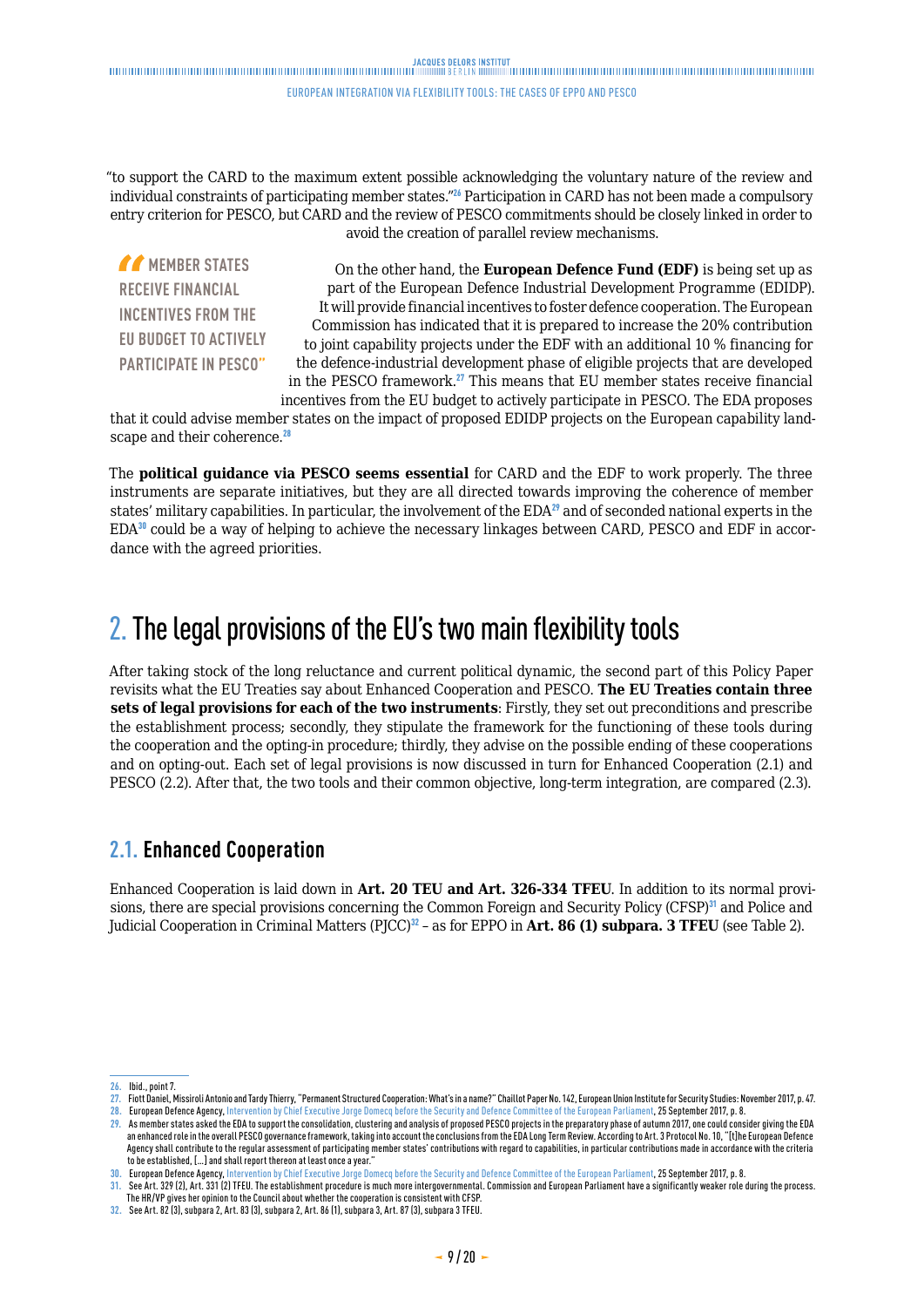#### <span id="page-9-0"></span>**2.1.1.Preconditions and establishment process**

Enhanced Cooperation is supposed to be an **ultima ratio**. It is to be established "as a last resort, when […] the objectives of such cooperation cannot be attained within a reasonable period by the Union as a whole" (Art. 20 (2) 1 TEU). This means that there must have been an attempt to adopt common legislation for all EU member states. **Art. 326 TFEU** sets further limits to the use of this instrument: It "shall not undermine the internal market or economic, social and territorial cohesion. It shall not constitute a barrier to or discrimination in trade between member states, nor shall it distort competition between them" (Art. 326 subpara. 2 TFEU). The cooperation must be in line with the **objectives and the values of the Union** and preserve the *acquis communautaire*. Moreover, it cannot be established in policy fields of **exclusive competence** of the Union. In contrast to PESCO, whose participation requirements are definitely listed in primary law, the Council decision for Enhanced Cooperation can require **further conditions** for the establishment or the opting-in.

A **request** must be made to the Commission and name the scope and the objectives of cooperation (Art. 329 (1) phrase 1 TFEU). The Commission is then expected to prepare a **proposal**. It is not obliged to do so, but it has to inform the member states if it refuses to prepare a proposal. The European Parliament must give its **consent** and the Council decides whether to establish the Enhanced Cooperation.

*TA* THE PROCEDURAL **RULES THUS DO NOT CREATE SPECIFIC OBSTACLES"** 

For a launch of Enhanced Cooperation in CFSP, the Council must decide by unanimity (Art. 329 (2) subpara 2 TFEU). For judicial cooperation in criminal matters, the establishment of an **EPPO** following the rules of Art. 86 (1) subpara 3 TFEU is easier: If consensus on a EPPO regulation cannot be found, but at least 9 member states agree to establish an Enhanced Cooperation on the basis of the intended regulation, this is sufficient. The procedural rules thus **do not create specific obstacles**. If the political willingness exists, the procedure could be completed within a few weeks.<sup>33</sup>

#### **2.1.2. During the cooperation and opting-in**

During the cooperation, decisions are made by the **Council** composed of representatives of the **member states participating in the Enhanced Cooperation**. Representatives of non-participating member states can take part in the consultation (Art. 20 (3) TEU, Art. 330 TFEU), yet they are not allowed to vote and not bound by the decision.

The later participation in an existing Enhanced Cooperation is possible along the provisions of Art. 331 TFEU as long as the Member State fulfils the criteria laid down in the establishment decision and respects the legal acts already met during the cooperation (Art. 20 (4) TEU, Art. 328 (1) 2 TFEU). The procedure of Art. 331 TFEU mainly consist of a notification to the Council and the Commission (and to the HR/VP in the area of CFSP), a confirmation of the Commission (or of the Council in cases of CFSP) that the Member State fulfils the criteria and a decision of the Council.

#### **2.1.3. Opting-out and ending**

Neither a **suspension** of a certain Member State nor the possibility of a **withdrawal** from Enhanced Cooperation is described in Art. 20 TEU. Whereas a suspension of participation seems to be inappropriate in view of the general possibility of sanctions on the basis of the provisions of Art. 7 TEU<sup>34</sup>, there is disagreement about the possibility to withdraw<sup>35</sup>.

**<sup>33.</sup>** Thym, EuR-Beih. (2013) 23, 30.

**<sup>34.</sup>** Becker in: von der Groeben/Schwarze Hatje, Art. 20 TEU n. 74. According to Art. 7 (2) TEU, the existence of a serious and persistent breach by a Member State of the values referred to in Art. 2 TEU may be determined and sanctioned, according to Art. 7 (3) TEU, by suspending certain of the rights deriving from the application of the Treaties to the Member State in question, including the voting rights in the Council. This requires unanimity among all member states (except the Member State concerned).

**<sup>35.</sup>** Against: Becker in: von der Groeben/Schwarze Hatje, Art. 20 n. 74; For a mutual dismissial: Blanke in Grabitz/Hilf/Nettesheim, Art. 20 TEU n. 61.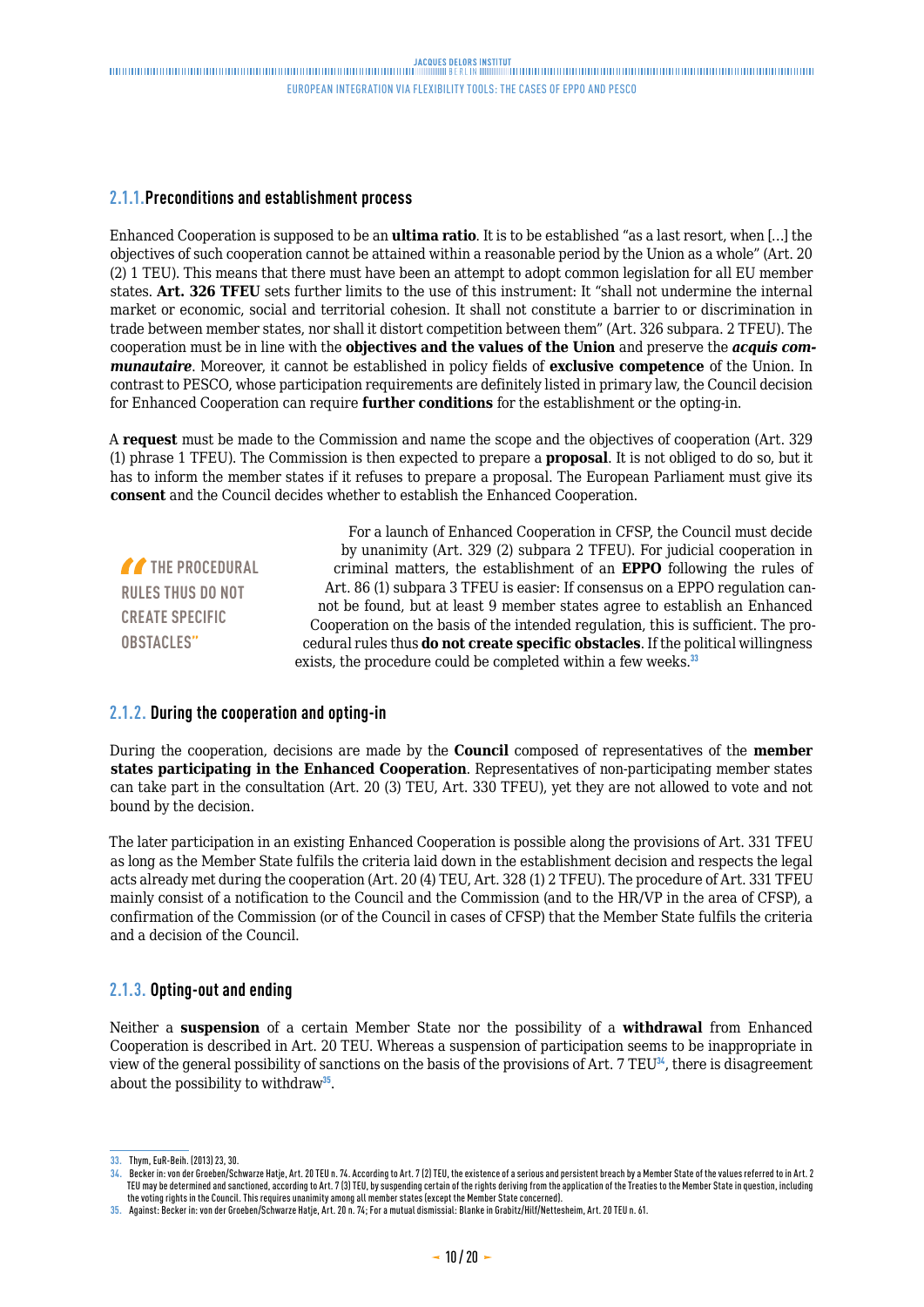<span id="page-10-0"></span>Enhanced Cooperation is **ending** as soon as all member states have joined or after a decision of the Council to end the cooperation. Since there are no provisions for such a dissolution in the Treaties, the applying rules are not clear. Either it would follow the rules of its establishment as an *actus contrarius*, which means that the Council would decide composed of representatives of all member states and with the consent of the European Parliament.<sup>36</sup> Or the establishment decision is treated as an authorisation to end the Enhanced Cooperation by decision of the Council composed of the representatives of the participating member states.<sup>37</sup>

# **2.2. Permanent Structured Cooperation (PESCO)**

With PESCO, the Lisbon Treaty has also established a new flexibility tool for security and defence policy in Art. 42 (6), 46 TEU and Protocol No. 10.<sup>38</sup> However, its scope of application is strictly limited to **military capabilities** as the wording of Art. 42 (6) phrase 1 shows: "whose military capabilities fulfil higher criteria". Neither civil or police capabilities nor measures of any other policy field are encompassed by this instrument. It is an instrument for the coordination and strengthening of projects in the area of the Common Security and Defence Policy (CSDP) and therefore to a certain extent similar to additional research programs.<sup>39</sup>

#### **2.2.1. Preconditions and establishment process**

PESCO is open to all member states which agree to "proceed more intensively to **develop its defence capacities** through the development of its national contributions and participation, where appropriate, in multinational forces, in the main European equipment programmes, and in the activity of the Agency in the field of defence capabilities development, research, acquisition and armaments (European Defence Agency)" (Art. 1 lit. a) Protocol No. 10). The further precondition of Art. 1 lit. b) Protocol No. 10 refers to the capacity to supply **targeted combat units** for battle groups carrying out on short notice the tasks referred to in Art. 43 TEU.

**TT** PESCO DOES NOT **REQUIRE TO BE THE ULTIMA RATIO AND HAS NO MINIMUM NUMBER OF PARTICIPANTS"**

In contrast to Enhanced Cooperation, PESCO does not require to be the **ultima ratio** and has no **minimum number** of participants<sup>40</sup>, but - as a part of CSDP – it is to be conducted without prejudice to the obligations that member states may have towards **NATO** (Art. 42 (2) subpara 2 TEU). This provision was included in order to dispel concerns that EU defence policy could undermine NATO.

The establishment of a Permanent Structured Cooperation requires that the member states' military capabilities "fulfil higher criteria" and that participants "have made more binding commitments to one another" (Art. 46 (6) 1 TEU). It can be seen as a two-step-process: member states are expected to achieve a **commitment** first and then introduce it to the EU.<sup>41</sup> The member states that wish to establish a PESCO notify the Council that they have reached an agreement and make a **request** to the Council for its establishment. The **HR/VP** gives a non-binding opinion about whether the criteria are fulfilled by the requesting member states and if the proposed PESCO fits to the objectives of the Union's CFSP/CSDP policies.<sup>42</sup> The **Council decides** by qualified majority.<sup>43</sup> The decision must name the subject of the foreseen PESCO and contain a list of participating member states. Neither the **European Parliament** nor the **Commission** are explicitly involved in the procedure. The HR/VP acts in her capacity as High Representative and Chairperson of the Foreign Affairs Council.

**<sup>36.</sup>** For as one of two possible ways Becker in: von der Groeben/Schwarze/Hatje, Art. 20 TEU n. 72.

**<sup>37.</sup>** Blanke in: Grabitz/Hilf/Nettesheim, Art. 20 TEU n. 62.

**<sup>38.</sup>** During the Constitutional Convention called 'Structured Cooperation' but then intended to be a long-term tool and called 'Permanent Structured Cooperation' in the Constitutional Treaty.

**<sup>39.</sup>** Kaufmann-Bühler in: Grabitz/Hilf/Nettesheim, Art. 46 TEU n. 17.

**<sup>40.</sup>** Some state that even two participants are sufficient: Kaufmann-Bühler n: Grabitz/Hilf/Nettesheim, Art. 46 TEU n. 7.

**<sup>41.</sup>** Like this Kaufmann-Bühler in: Grabitz/Hilf/Nettesheim, Art. 46 TEU n. 15; Marquardt/Gaedtke in: von der Groeben/Schwarze/Hatje, Europäisches Unionsrecht, Art. 46 TEU, n. 3 who accepts the possibility of overlapping; dissenting Cremer in: Calliess/Ruffert, Art. 46 TEU n. 6 who only requires a declaration of political willingness without legal obligation as a first step. Member states signed their commitment on 13 November 2017 and gave it as a notification to the HR/VP at the same time. The wording of the notification underpins the view to see it as a non-binding commitment before the decision of the Council.

**<sup>42.</sup>** In her coordinative role in CFSP/CSDP-policies and as the President of the Foreign Affairs Council she may also prepare the request for the member states on the basis of their political declaration and represent it in front of the Council, see Kaufmann-Bühler in: Grabitz/Hilf/Nettesheim, Art. 46 TEU n. 22.

**<sup>43.</sup>** member states have no right for establishment even if they fulfil all criteria. A negative decision by the Council does not even need to be justified. It is not allowed, by contrast, to exclude single member states beyond the criteria recorded in Art. 42 (6) and Art. 46 TEU and Protocol No. 10.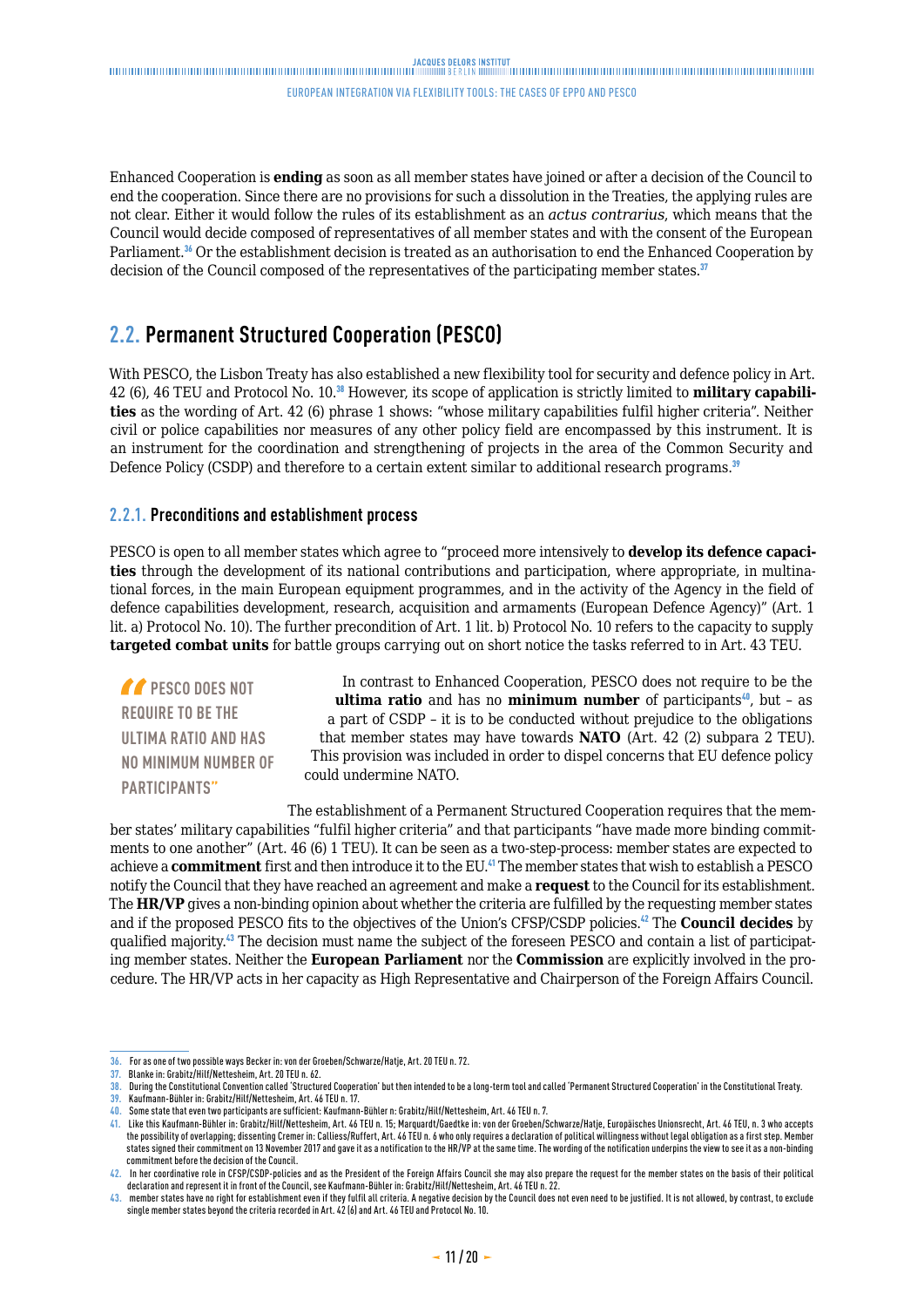#### <span id="page-11-0"></span>**2.2.2. During the cooperation and opting-in**

The obligations of member states participating in PESCO are described in Art. 2 of Protocol No. 10. According to this provision, PESCO participants are obliged to

- cooperate in investment expenditure on defence,
- bring their defence apparatus into line with each other,
- enhance the availability, interoperability, flexibility and deployability of their forces,
- make good the shortfalls perceived in the "Capability Development Mechanism" and
- take part in the development of equipment programs of the European Defence Agency.

In their "Notification on Permanent Structured Cooperation (PESCO) to the Council and to the High Representative of the Union for Foreign Affairs and Security Policy" of 13 November 2017<sup>44</sup> the 23 participating member states agreed to specify the Treaty provisions by a **list of ambitious and more binding common commitments** in these five areas.

They also wrote down certain rules for governing PESCO: During the cooperation, the EU Foreign and Defence ministers meet in a joint **Foreign Affairs Council/Defence meeting** to decide about the overall policy direction of PESCO and assess if member states are fulfilling their commitments. Preparatory and permanent bodies dealing with CSDP (e.g. the European Union Military Committee (EUMC), the Political and Security Committee (PSC) and the Politico-Military Group (PMG)) can gather in "PESCO formats".

Furthermore, participating member states can **submit projects** that they deem useful to the PESCO Secretariat which coordinates the assessment of project proposals. The European Defence Agency (EDA) ensures that there will be no duplication with existing initiatives and the High Representative provides a recommendation on proposals. Projects will be **implemented by a unanimous Council decision** among the member states participating in PESCO according to Art. 46 (6) TEU. The governance of a project is the responsibility of the participating member states which guarantee the fulfilment of their commitments. The High Representative will **report on this fulfilment** at least once a year.

In order to **opt-in***,* a Member State must fulfil the criteria and give a notification to the HR/VP and the Council. The Council's decision about an opt-in-request is taken by qualified majority among the participating member states (Art. 46 (3) TEU). In concrete terms, a Member State willing to join what have to meet the criteria, convince a qualified majority of PESCO participants to approve its request and sign up to the commitments.

#### **2.2.3.Opting-out and ending**

Member states can give a notification to the Council if they want to **withdraw** from their participation (Art. 46 (5) TEU) or their participation can be **suspended** by a Council decision if they do not fulfil the criteria any longer (Art. 46 (4) TEU).

Since there are no specific rules about ending PESCO in the Treaties, general rules of international law are applicable. PESCO would therefore **end** by unanimous decision of the Council (as *actus contrarius*) or by the transition of PESCO provisions into EU law which is applicable to all member states.<sup>45</sup> The above-described way of a Council decision among participating member states on the basis of the Council's authorisation decision (see 1.3) may be legally possible for PESCO, too.

**<sup>44.</sup>** Notification on Permanent Structured Cooperation (PESCO) to the Council and to the High Representative of the Union for Foreign Affairs and Security Policy, 13 November 2017.

**<sup>45.</sup>** See Kaufmann-Bühler in: Grabitz/Hilf/Nettesheim, Art. 46 TEU n. 27.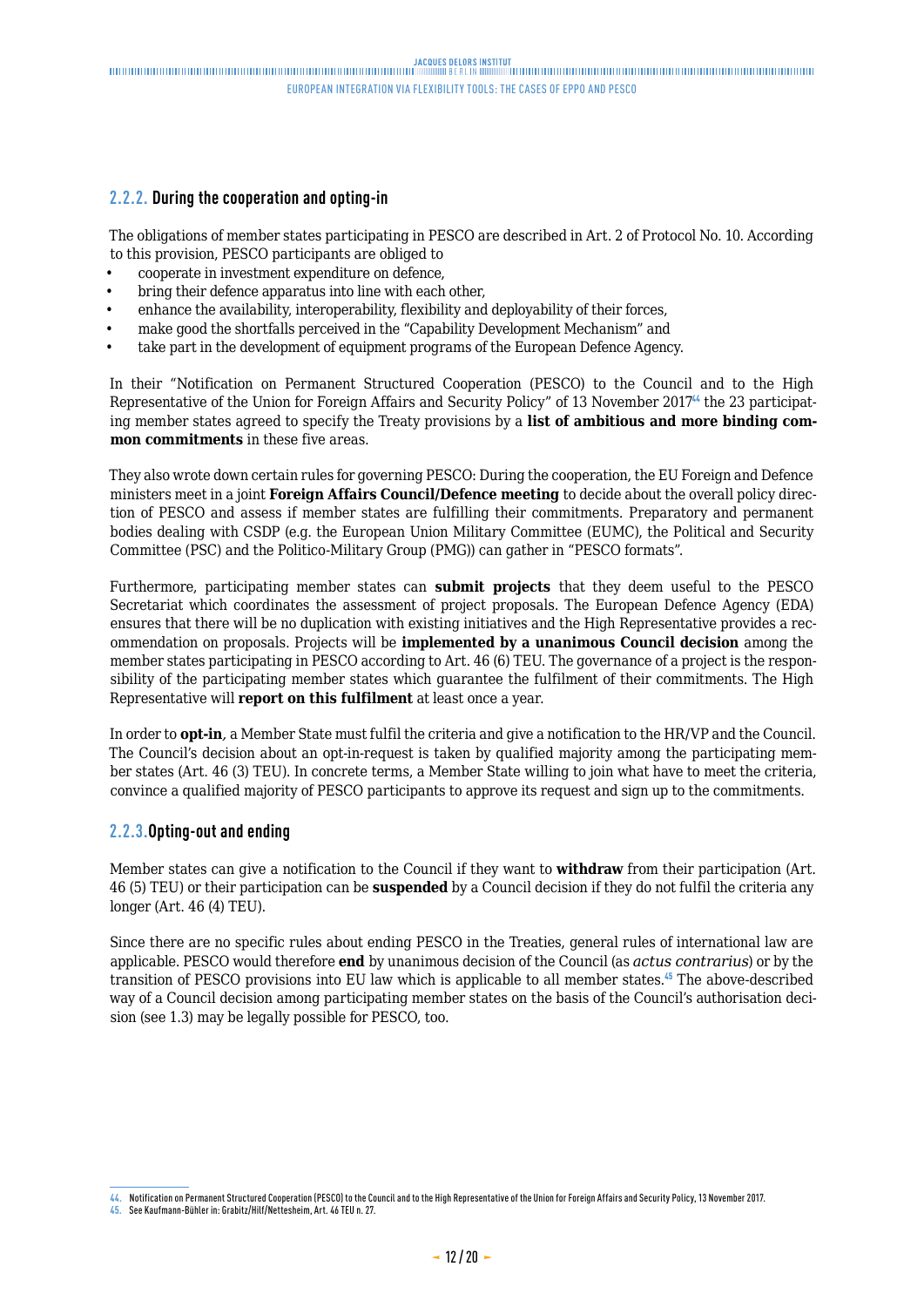### <span id="page-12-0"></span>**2.3. Two tools and a common objective: long-term integration**

*COMPARED TO* **ENHANCED COOPERATION, PESCO IS EASIER TO ESTABLISH IN TERMS OF PROCEDURE AND CONDITIONS"**

Compared to Enhanced Cooperation, PESCO is **easier to establish** in terms of procedure and conditions: There is no need for a minimum number of participating member states, no ultima ratio requirement, a qualified majority is sufficient and neither the Commission nor the European Parliament must be involved in the authorization process.<sup>46</sup> In contrast, its scope of application is limited to defence.

Both flexibility tools have the same constructive opt-in mechanism that allows to build up a more or less permanent structure under the framework of the EU. They also allow non-participating member states to observe the cooperation until they decide to join or fulfil the given criteria. The two instruments are open to all member states and aim to achieve unitary integration in the long run.

#### **2.3.1. Principle of openness**

Enhanced Cooperation and PESCO both contain the principle of openness. This is meant to prevent an exclusive club of member states that could divide the EU. They aim to involve as many member states as possible and keep the cooperation open and transparent for all (also non-participating) member states.

Every non-participating Member State has a right to **take part in Council debates**. This is emphasized twice in the provisions in question (Art. 20 (3), phrase 3 TEU, Art. 330 subpara. 1 TFEU). This transparency is supposed to safeguard the openness. Neither Enhanced Cooperation nor PESCO are meant to be exclusive. Every Member State has the right to join at any time, if it meets the criteria. Later **opting-in** member states do not have to meet higher, but the same criteria as those member states that established the Cooperation.<sup>47</sup> Building up **barriers** that keep certain member states out would be inadmissible.

#### **2.3.2. Priority of unitary integration**

It is an open question whether both tools are meant to establish a lasting cooperation. Even if the first linguistic association of *"Permanent"*  Structured Cooperation is that it is meant to last for a long time, both flexibility tools see differentiation as temporary.<sup>48</sup> They follow the idea of unitary integration.

**BOTH FLEXIBILITY TOOLS SEE DIFFERENTIATION AS TEMPORARY"**

This becomes evident by the *ultima ratio* provision which states that Enhanced Cooperation can only be established when "the objectives of such cooperation cannot be attained within a reasonable period by the Union as a whole" (Art. 20 (2), phrase 1 TEU). The **minimum number** of nine participants to establish Enhanced Cooperation can also be interpreted as a provision to prevent small avant-garde groups that could provoke fragmentation within the Union. Finally, the obligation to **"promote participation by as many member states as possible"** (Art. 328 (1), subpara. 2 TFEU)<sup>49</sup> confirms the objective of unitary integration. The priority of unitary integration may not have the same emphasis in the case of CSDP and PESCO, but is the general idea of developing CSDP described in Art. 42 (2) subpara 1 TEU.

#### **2.3.3. Maintaining the Union's objectives and acquis**

In addition, there are some provisions which prevent derogation from the general objectives and the *acquis* of the EU: The **Treaties' objectives may not be endangered** by the cooperation (Art. 326 TFEU and Art. 20

**<sup>46.</sup>** V. Kielmansegg, Die Verteidigungspolitik der Europäischen Union, p. 225.

**<sup>47.</sup>** For Enhanced Cooperation opting-in member states have no obligation to undertake as an acquis the decisions already taken during the time of cooperation (Art. 20 (4) 2 TEU).

**<sup>48.</sup>** For PESCO see Kaufmann-Bühler in: Grabitz/Hilf/Nettesheim, Art. 46 TEU n. 9. For Enhanced Cooperation see Pechstein in: Streinz, Art. 20 TEU n. 5 f.

**<sup>49.</sup>** It was only to ensure that "as many member states as possible are encouraged to take part" in Art. 43b phrase 3 TEU-Nice.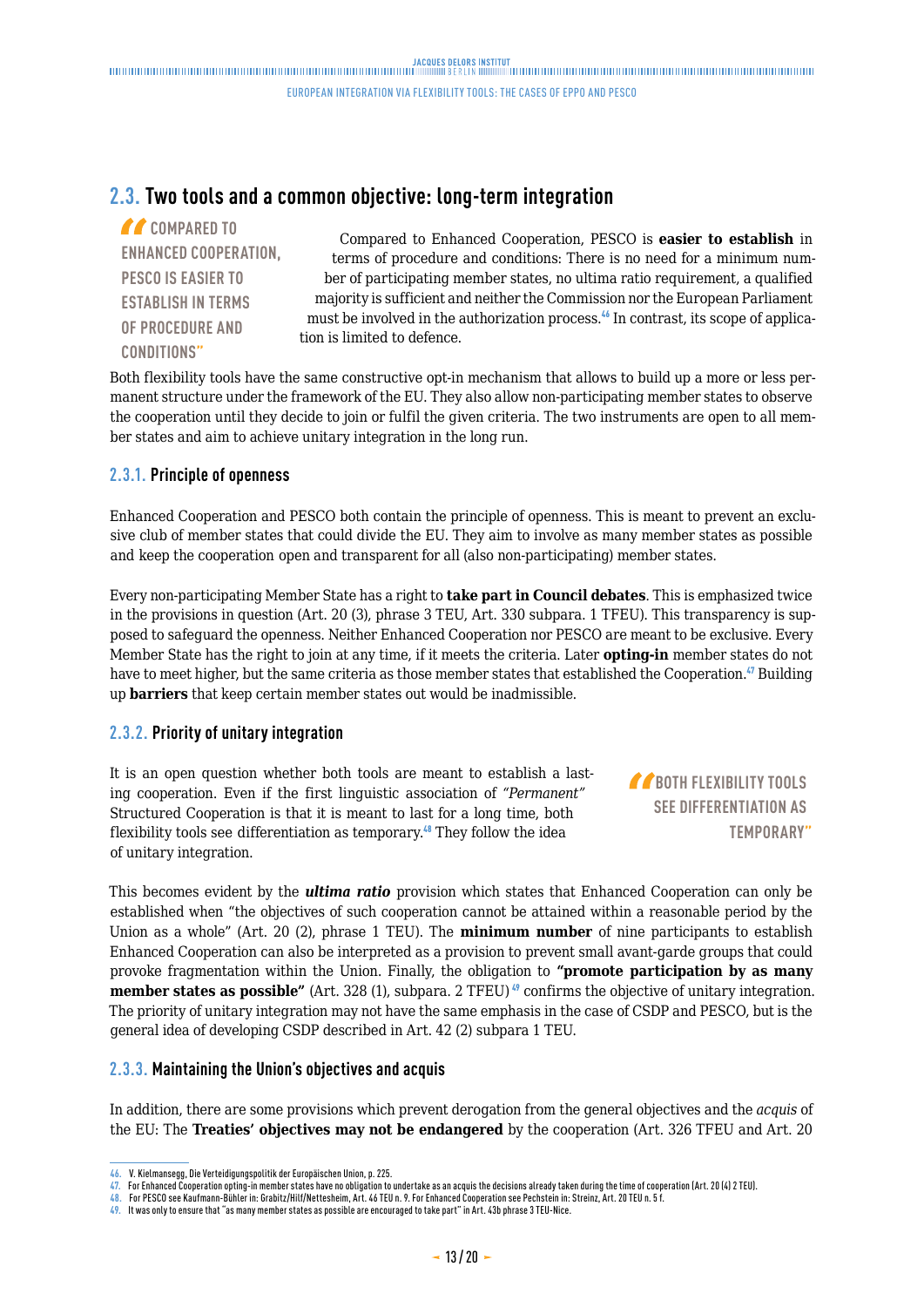<span id="page-13-0"></span>(1), subpara. 2, phrase 1 TEU). As a guardian of the Union's interests, either the Commission or the HR/VP are partly involved in the establishment process by giving **opinions on the coherence** of the cooperation with the Union's objectives and policies. The right for non-participating member states to **take part in Council debates** should also prevent divergence within the Union.

#### **2.3.4. Inclusion into the EU's institutional infrastructure**

In case of cooperation outside the EU framework, which is not banned by the EU Treaties, member states are still bound by the general principle of loyalty.<sup>50</sup> But the flexibility provisions of the Treaties try to keep cooperation among sub-groups of member states within the Union's institutional infrastructure. THE UNION'S INSTITUTIONAL It is remarkable that a **qualified majority** is sufficient for the Council's decision to establish PESCO, since the strongly intergovernmental CSDP is normally explicitly excluded from majority decisions (Art. 31 (4) and Art. 42 (4) TEU). **THE FLEXIBILITY PROVISIONS OF THE TREATIES TRY TO KEEP COOPERATION AMONG SUB-GROUPS OF MEMBER STATES WITHIN INFRASTRUCTURE."**

Enhanced Cooperation in CFSP, by contrast, requires unanimity to be established (Art. 329 (2) subpara 2 TFEU). Cooperation on the basis of these two instruments has the advantage of being able to rely on the EU's institutional infrastructure and provides an incentive for incorporating such cooperation into the EU system and not establishing cooperation outside the treaty framework.

**<sup>50.</sup>** Marquardt/Gaedtke in: von der Groeben/Schwarze/Hatje, Art. 46 TEU n. 2.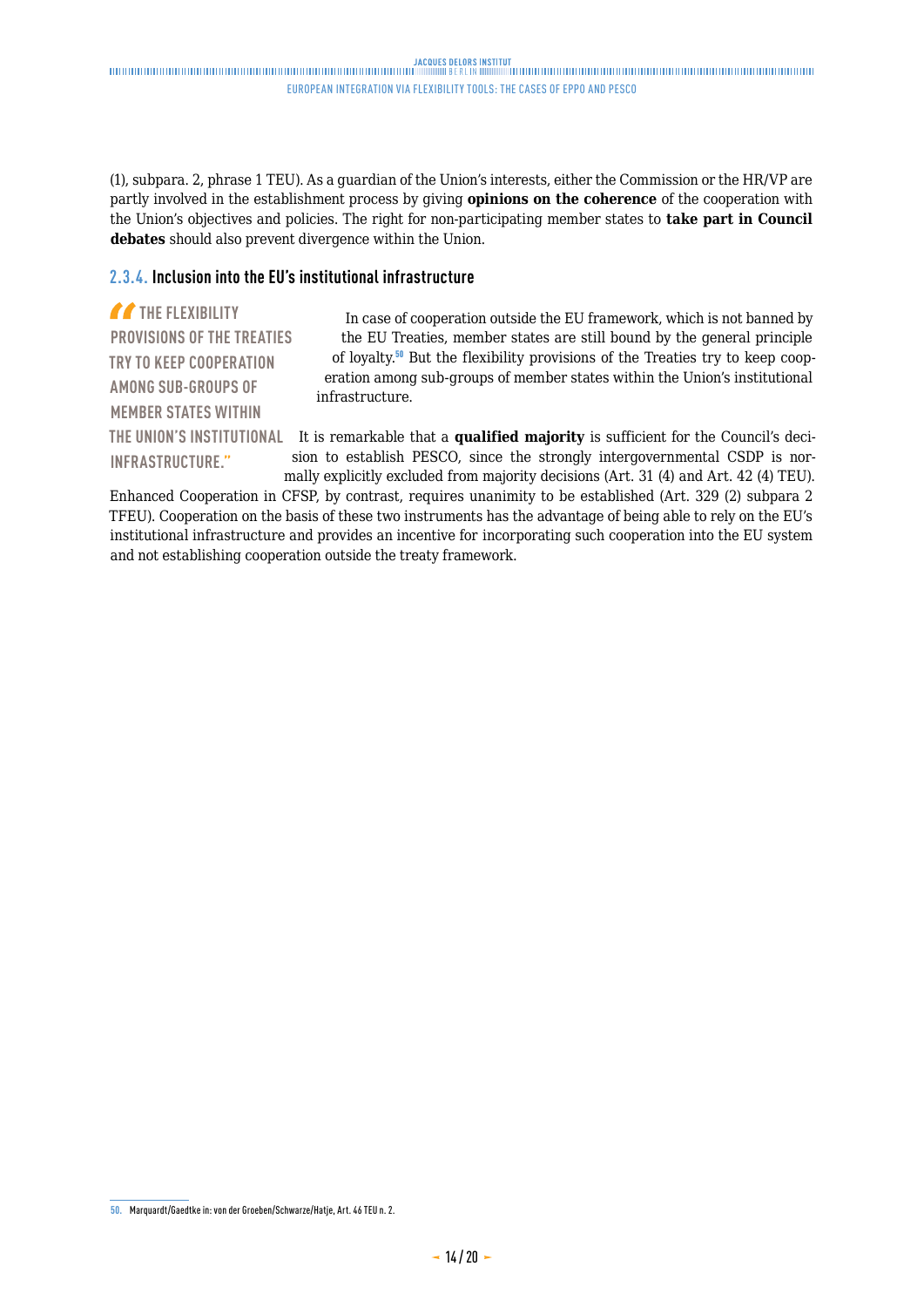#### **TABLE 2 Overview of Enhanced Cooperation and PESCO**

|                                                   | <b>ENHANCED COOPERATION</b>                                                                                                                                                                                                                                 |                                                                                                                                       |                                                                                                                    | PERMANENT STRUCTURED COOPERATION (PESCO)                                                                                                                                                                                                                                                            |
|---------------------------------------------------|-------------------------------------------------------------------------------------------------------------------------------------------------------------------------------------------------------------------------------------------------------------|---------------------------------------------------------------------------------------------------------------------------------------|--------------------------------------------------------------------------------------------------------------------|-----------------------------------------------------------------------------------------------------------------------------------------------------------------------------------------------------------------------------------------------------------------------------------------------------|
| <b>LEGAL BASIS</b>                                | Art. 20 TEU<br>Art. 326-334 TFEU                                                                                                                                                                                                                            |                                                                                                                                       |                                                                                                                    | Art. 42 (6) TEU<br>Art. 46 TEU<br>Protocol No. 10                                                                                                                                                                                                                                                   |
| <b>SCOPE OF APPLICATION</b>                       | All policy fields of non-exclusive competence (except from those covered by the more<br>specific PESCO)                                                                                                                                                     |                                                                                                                                       |                                                                                                                    | <b>Common Security and Defence Policy (CSDP)</b>                                                                                                                                                                                                                                                    |
| <b>OBJECTIVE</b>                                  | 'further the objectives of the Union, protect its interests and reinforce its integration<br>process" (Art. 20 (1), subpara. 2, phrase 1 TEU)                                                                                                               |                                                                                                                                       |                                                                                                                    | 'to ensure that the Union is capable of fully assuming its responsibilities within the<br>international community [] RECOGNISING that the strengthening of the security<br>and defence policy will require efforts by member states in the area of capabilities"<br>(Preamble of Protocol No. 10)   |
| PRECONDITIONS                                     | No exclusive EU competence, Art. 20 (1) subpara 1 TEU<br>Ultima ratio, Art. 20 (2), phrase 1 TEU<br>Correspondent to the Union's objectives (notably unitary integration in a long-term<br>perspective), Art. 20 (1) subpara 1, phrase 1 TEU, Art. 326 TFEU |                                                                                                                                       |                                                                                                                    | Conditions of Protocol No. 10;<br>Multilateral Agreement on more binding commitments and request to the Council                                                                                                                                                                                     |
| MINIMUM NUMBER<br>OF PARTICIPANTS                 | 9 member states, Art. 20 (2) phrase 1 TEU                                                                                                                                                                                                                   |                                                                                                                                       |                                                                                                                    | No minimum number                                                                                                                                                                                                                                                                                   |
| PROCEDURE OF<br>ESTABLISHMENT                     | all other policies<br>(Art. 329 (1) TFEU)                                                                                                                                                                                                                   | <b>CFSP</b><br>(Art. 329 (2) TFEU)                                                                                                    | PJCC<br>(Art. 82 (3) subpara 2,<br>Art. 83 (3) subpara 2, Art.<br>86 (1) subpara 3, Art. 87<br>(3) subpara 3 TFEU) | <b>CSDP</b><br>(Art. 46 (1) and (2) TEU)                                                                                                                                                                                                                                                            |
| member states<br>(MS)                             | Request to the COM<br>specifying the scope and<br>objectives of the Enhanced<br>Cooperation proposed                                                                                                                                                        | Request to the Council<br>submitting to HR/VP, COM<br>and EP                                                                          | Notification to EP,<br><b>Council and COM</b>                                                                      | Notification to the Council and the HR/VP and Request to the Council (can be one act)                                                                                                                                                                                                               |
| <b>High Representative</b><br>(HR/VP)             | ---                                                                                                                                                                                                                                                         | To be consulted by<br>the Council:<br>Opinion on whether the<br><b>Enhanced Cooperation</b><br>is consistent with<br>the Union's CFSP | L.                                                                                                                 | To be informed by the MS (can prepare the request and represent the MS);<br>To be consulted by the Council: Opinion on whether the PESCO proposed is<br>consistent with the Union's CFSP and the criteria are fulfilled (non-binding)                                                               |
| <b>Commission (COM)</b>                           | Proposal to the Council<br>(If not, the COM shall<br>inform the MS concerned<br>why not submitting a<br>proposal to the Council.)                                                                                                                           | Opinion<br>on whether the Enhanced<br>Cooperation proposed<br>is consistent with<br>other Union policies                              | To be informed                                                                                                     |                                                                                                                                                                                                                                                                                                     |
| European Parliament (EP)                          | Consent                                                                                                                                                                                                                                                     | To be informed                                                                                                                        | To be informed                                                                                                     |                                                                                                                                                                                                                                                                                                     |
| Council  <br>(Members of all EU<br>member states) | Decision<br>qualified majority, Art. 16<br>(3) TEU                                                                                                                                                                                                          | Decision<br>Unanimously, Art. 329 (2)<br>subpara 2 TFEU                                                                               | To be informed                                                                                                     | Decision<br>Naming the PESCO and listing participating MS<br>qualified majority (3 months)                                                                                                                                                                                                          |
| OPT-IN                                            | Obligation to fulfil the establishment criteria and to accept all decisions and<br>legal acts already met during the cooperation, Art. 328 (1) phrase 2 TFEU;<br>Council decision following the procedure of Art. 331 TFEU (only participating MS)          |                                                                                                                                       |                                                                                                                    | Council decision by qualified majority (55 % of the PESCO-participating MS and 65 %<br>of the population of the participating MS), Art. 46 (3) TEU and Art. 238 (3) lit. a) TFEU                                                                                                                    |
| DURING THE<br><b>COOPERATION</b>                  | <b>Council decisions</b><br>by unanimity and by qualified majority defined in 238 (3) TFEU<br>(only participating MS decide, but non-participants can take part<br>on the consultation, Art. 20 (3) TEU and Art. 330 TFEU                                   |                                                                                                                                       |                                                                                                                    | <b>Council decisions</b><br>by unanimity<br>(only participating MS), Art. 46 (6) TEU                                                                                                                                                                                                                |
| OPT-OUT                                           |                                                                                                                                                                                                                                                             |                                                                                                                                       |                                                                                                                    |                                                                                                                                                                                                                                                                                                     |
| suspension                                        | Not possible (arg. ex Art. 7 TEU)                                                                                                                                                                                                                           |                                                                                                                                       |                                                                                                                    | Council decision by qualified majority (55 % of the PESCO-participating<br>MS without the suspending MS and 65 % of the population of the<br>participating MS), if a participant no longer fulfils the criteria or is not<br>able to meet the commitments, Art. 46 (4) TEU and 238 (3) lit. a) TFEU |
| withdrawal                                        | Possibility is controversial                                                                                                                                                                                                                                |                                                                                                                                       |                                                                                                                    | Notification of the rescinding MS to the Council, Art. 46 (5) TEU                                                                                                                                                                                                                                   |
| ENDING                                            |                                                                                                                                                                                                                                                             |                                                                                                                                       |                                                                                                                    |                                                                                                                                                                                                                                                                                                     |
| full integration                                  | Transition of the "Cooperation law" in general EU law                                                                                                                                                                                                       |                                                                                                                                       |                                                                                                                    | Transition of the "PESCO law" in general EU law<br>Following the provisions of establishment or decision of Council of participating MS                                                                                                                                                             |
| dissolution                                       | Following the provisions of establishment or decision of Council of participating MS                                                                                                                                                                        |                                                                                                                                       |                                                                                                                    |                                                                                                                                                                                                                                                                                                     |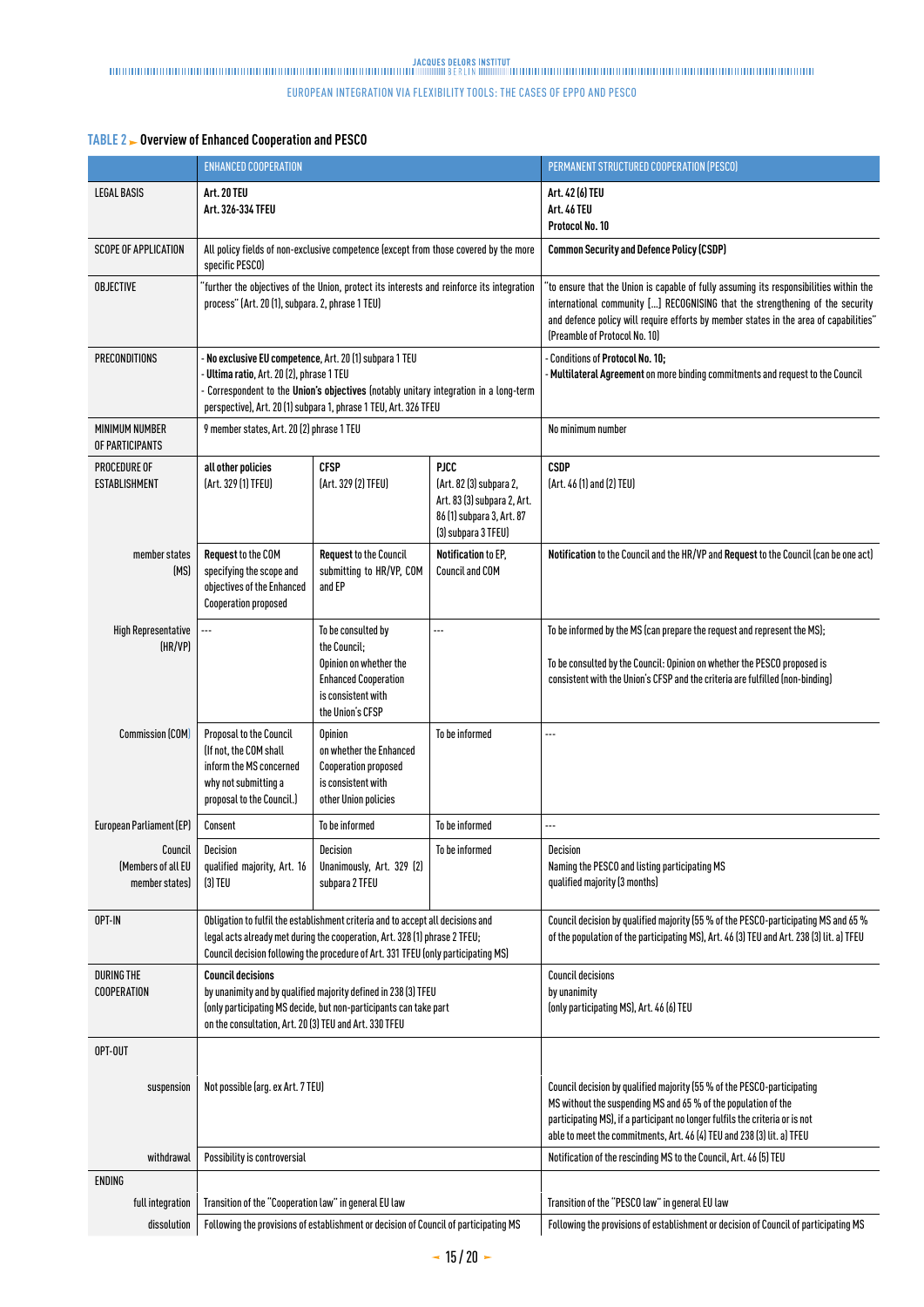<span id="page-15-0"></span>To sum up, it is important to stress that Enhanced Cooperation and PESCO are based on a constructive opt-in mechanism. They follow the EU Treaties' objective of unitary integration in a long-term perspective and use its infrastructure and power of legislation. They prevent destabilisation and allow for the flexibility tool to function in a constructive manner within the EU's legal system.

# 3. Challenges after agreeing and adopting EPPO and PESCO

Based on the EU Treaties, as the previous analysis of the legal provisions has shown, **flexibility seems to have become the new mantra of European integration**. Even though differentiated integration is already a reality in the EU, certain challenges after the agreement and adoption of EPPO and PESCO (as the EU's two most recent cases of relying on its flexibility tool) must be taken into consideration: On the one hand, the institutional structure of EPPO is the product of an inter-institutional compromise which will have to prove its viability and the European Commission has already announced its intention to prepare a proposal for an expansion of EPPO's tasks to combating terrorism (3.1). On the other hand, there is a risk of "Executive federalism" in EU defence, if national governments commit themselves to certain armament and defence projects, if their spending plans are monitored and decision-making procedures for the deployment of armed forces are revisited, as it is foreseen in the Joint Declaration of 13 November 2017 (3.2).

# **3.1. A preliminary evaluation of EPPO**

EPPO's goal is to **fight against fraud** that, for instance, affects the regional and agricultural funds of the EU budget. In July 2017, the directive on the fight against fraud to the Union's financial interest by means of criminal law (the "PIF Directive"<sup>51</sup>) defined the crimes that EPPO is entitled to prosecute. The new body establishes an equal level of protection of the EU's financial interests among the 20 member states participating in the Enhanced Cooperation. EPPO will need to cooperate with the EU's Anti-Fraud Office (OLAF) and Eurojust.

**FPPO CAN BE SEEN AS AN IMPORTANT ACHIEVEMENT IN THE AREA OF CRIMINAL JUSTICE"**

The **vertical and integrated form of cooperation between national authorities** in EPPO can be seen as an important achievement in the area of criminal justice. In the end, EPPO has become less hierarchical than foreseen in the European Commission's draft Regulation of July 2013, because the Council advocated a **"college structure"** for EPPO which directly involves all participating member states. Even though the European Parliament had backed the Commission, it accepted the new approach and gave its consent after it had sought clarifications on the implications of the "college structure".<sup>52</sup>

Most recently, in his State of the Union speech on 13 September 2017, Jean-Claude Juncker declared that he saw "a strong case for tasking the new European Public Prosecutor with prosecuting cross-border terrorist crimes."<sup>53</sup> In his Letter of Intent of 13 September 2017, among the "Initiatives with a 2025 perspective", the Commission President announced a Communication on a possible **extension of EPPO's tasks to include the fight against terrorism**. <sup>54</sup> According to the EU Treaties, any extension of EPPO's mandate, for instance to cover the prosecution of cross-border terrorist crimes, requires a unanimous decision of the European Council after obtaining the consent of the European Parliament and after consulting the European Commission.<sup>55</sup> This indicates that the institutional development of EPPO is likely to continue.

**<sup>51.</sup>** European Union directive on the fight against fraud to the Union's financial interest by means of criminal law.

**<sup>52.</sup>** European Parliamentary Research Service, Establishing the European Public Prosecutor, At a glance: Plenary October 2017.

**<sup>53.</sup>** European Commission, [President Juncker's "State of the Union" speech,](http://europa.eu/rapid/press-release_SPEECH-17-3165_en.htm) 13 September 2017.

**<sup>54.</sup>** European Commission, State of the Union 2017. Letter of Intent to President Antonio Tajani and to Prime Minister Jüri Ratas, p. 9.

**<sup>55.</sup>** Art. 86 (4) TFEU provides for the possibility to expand EPPO's competences.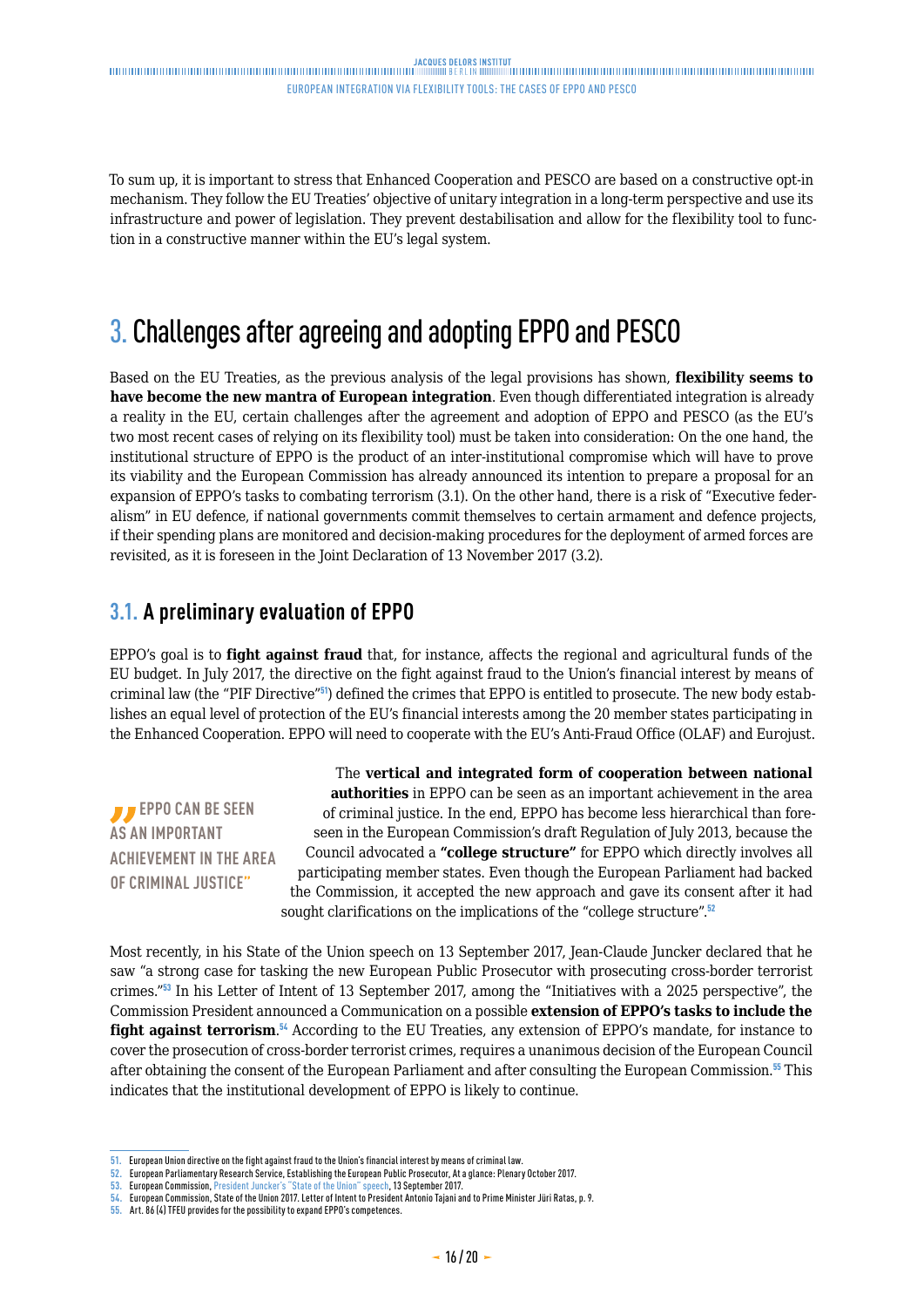## <span id="page-16-0"></span>**3.2. "Executive federalism" in European defence?**

It is clear that PESCO constitutes the political pillar of the EU's latest defence package. In establishing stronger and more coherent defence capabilities, **intergovernmental logics** (decision-making in the Council in a PESCO-format) and **communitarian logics** (the EDA is the EU's agency "in the field of defence capabilities development, research, acquisition and armaments"<sup>56</sup>) could potentially clash. **If PESCO is effective** (i.e., all actors manage to work together and are able to reconcile the two logics and if everyone plays its role in line with his tasks and responsibilities), **another risk arises: The risk of executive federalism in European defence.** 

**B** NATIONAL **PARLIAMENTS' POWER OF THE PURSE BECOMES CONSTRAINED UNDER PESCO"**

Obviously, defence policy is among the executive's prerogatives in most countries, but if defence spending becomes closely coordinated and monitored at the EU level (either in the Council or in more communitarian mechanisms), one possible problem is that national parliaments' **power of the purse**  becomes constrained under PESCO, as governments signed up to "[s]uccessive medium-term increase[s] in defence investment expenditure to 20% of total defence spending" <sup>57</sup> and could become pre-committed to certain armament projects. Parliamentary influence would then be reduced. Until now, the budget and defence committees of national parliaments exercise a close scrutiny of defence and

armament spending. They should therefore establish **ex-ante scrutiny of governments' commitments in CSDP and PESCO**. If member states had to consult their national parliaments, however, decision-making within PESCO would become more cumbersome. Another issue is what would happen "if a change in government in a signatory country prompts a reversal of policy"?<sup>58</sup>

With respect to the availability and deployability of forces, Annex II of the Joint Notification of 13 November 2017 also foresees that "participating member states are committed to […] [a]iming for fast-tracked political commitment at national level, including possibly reviewing their national decision-making procedures."<sup>59</sup> In countries where parliamentary approval for military missions is a constitutional requirement, this provision might prove difficult to implement.<sup>60</sup>

Another problem is that additional funding sources in the form of the EDF (to kick-start joint initiatives) could indeed be beneficial, but need to be **subject to the same level of budgetary scrutiny** as national spending. In that respect, the European Parliament should consider reinforcing its scrutiny of CSDP<sup>61</sup> and national parliaments should again closely scrutinise the activities of their national governments in the field of CSDP and PESCO. The Interparliamentary conference for CSFP and CSDP, which was established in 2013 and succeeded the Parliamentary Assembly of the West European Union (WEU), is a suitable venue for the exchange of best practices, hearing decision-makers and even exercising joint scrutiny.<sup>62</sup>

**<sup>56.</sup>** European Defence Agency, [Intervention by Chief Executive Jorge Domecq before the Security and Defence Committee of the European Parliament,](https://www.eda.europa.eu/docs/default-source/documents/2017-09-25-sede-meeting_ltr.pdf) 25 September 2017, p. 8. **For a computer of the European Parliament, 25 Sept 57.** Notification on Permanent Structured Cooperation (PESCO) to the Council and to the High Representative of the Union for Foreign Affairs and Security Policy, 13 November 2017, Annex II - List

of ambitious and more binding common commitments in the five areas set out by Article 2 of Protocol No 10, p. 3, point 2.

**<sup>58.</sup>** Fiott Daniel, Missiroli Antonio and Tardy Thierry, Permanent Structured Cooperation: What's in a name?, Chaillot Paper No. 142, European Union Institute for Security Studies: November 2017,

p. 53. **59.** Notification on Permanent Structured Cooperation (PESCO) to the Council and to the High Representative of the Union for Foreign Affairs and Security Policy, 13 November 2017, Annex II - List of ambitious and more binding common commitments in the five areas set out by Article 2 of Protocol No 10, p. 4, point 12.

**<sup>60.</sup>** See, for the German Bundestag, the analysis of a commission to scrutinize and safeguard the Parliament's rights, BT-Drs. 18/5000. **61.** Currently, security and defence policy are treated in a sub-committee of the Foreign Affairs Committee of the European Parliament.

**<sup>62.</sup>** See Stavridis Stelios, The new Inter-Parliamentary Conference on the CFSP/CSDP, Miami-Florida European Union Center of Excellence, Vol. 14 No. 12, July 2014; Wouters Jan and Raube Kolia, The Interparliamentary Conference on Common Foreign and Security Policy: A Quest for Democratic Accountability in EU Security Goveranance, in: Lupo Nicola and Fasone Cristina, Interparliamentary Cooperation in the Composite European Constitution, Oxford, Hart Publishing, 2016, p. 227-246.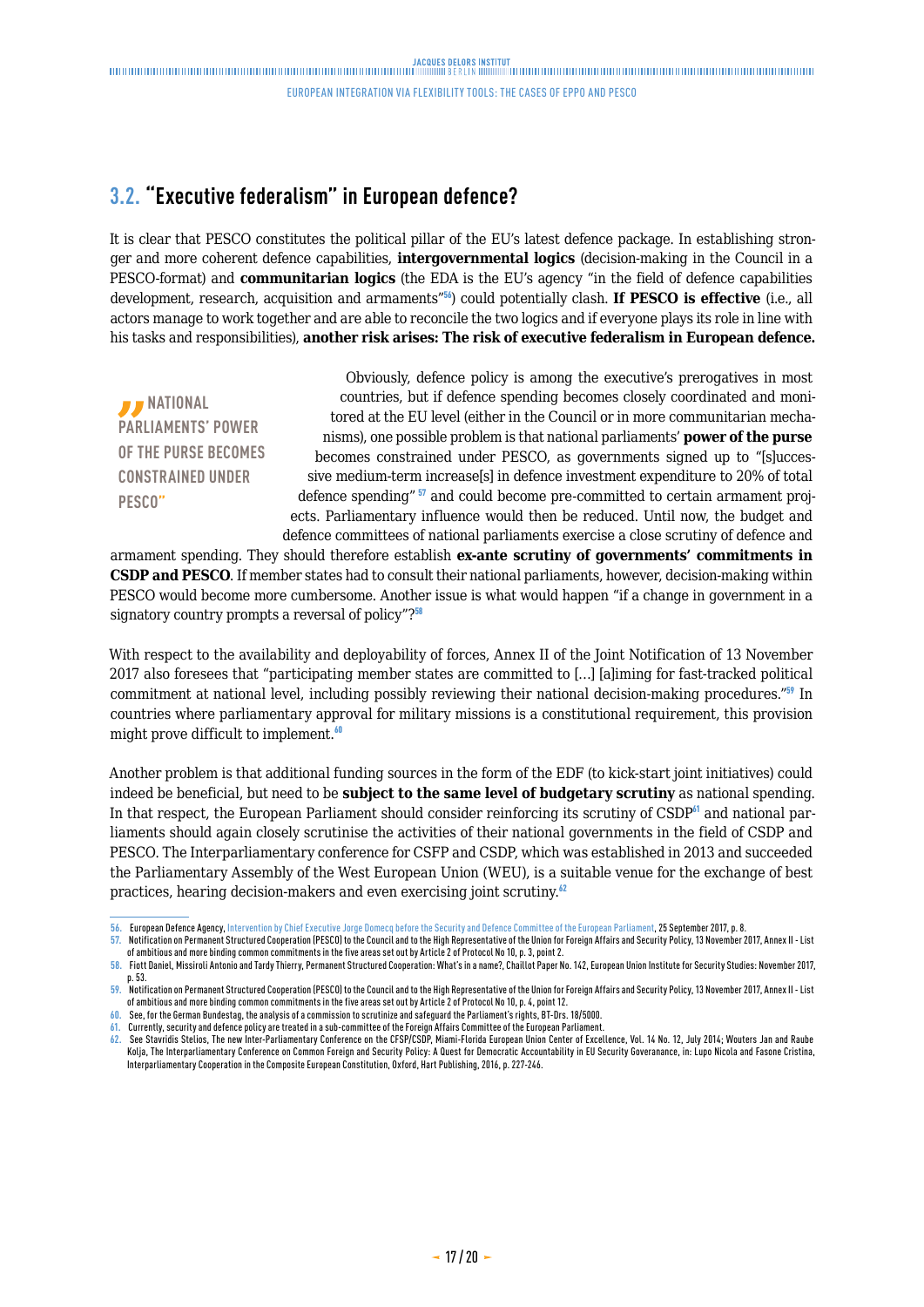# <span id="page-17-0"></span>**CONCLUSION**

This Policy Paper revisited the possibility to **pursue integration as a sub-group of EU member states** that is offered by certain flexibility tools in the EU Treaties. Two flexibility tools have been used in 2017: Enhanced Cooperation for the European Public Prosecutor's Office (EPPO) and Permanent Structured Cooperation (PESCO).

Enhanced Cooperation can only be established by a Council decision as an ultima ratio in policy fields where the EU has no exclusive competence, whereas PESCO is an instrument limited to cooperation in defence matters and its preconditions are precisely described in the EU Treaties. Both flexibility tools keep the possibility open to opt-in later and aim for unitary integration in a long-term perspective.

But the establishment of each previous case of Enhanced Cooperation and of EPPO in 2017 was politically difficult – more than one would expect after reading the legal provisions. For the purpose of PESCO, an agreement could be achieved quickly after years of inactivity that prompted the Commission President to call PESCO a "sleeping beauty"<sup>63</sup>. The effort is accompanied by additional steps for strengthening CSDP – also concerning the financing of common research on defence capabilities – and has been supported by the widespread political desire for more (effective) defence capabilities in Europe.

**THE GOVERNANCE OF THESE TWO TOOLS WILL NEED TO BUILD SOLID BRIDGES TO THE EU'S POLITICAL SYSTEM"**

Interestingly, flexibility tools have now been used in the areas of internal security (EPPO) and external security (PESCO) which are two **areas in which member states have traditionally been reluctant to cede national sovereignty.** The institutional framework that is being established for the governance of these two tools will need to build solid bridges to the EU's political system. The legal basis for Enhanced Cooperation and PESCO were specifically drafted in a way to allow this, but the **articulation with EU agencies and EU instruments** such as Eurojust, OLAF, the EDA, CARD and the

EDF **will still require careful institutional engineering**. It is also an important development that the EU budget, via the EDF, provides a financial incentive for member states to join PESCO.

This Policy Paper has illustrated that apart from the benefits of flexibility tools, there are also significant institutional challenges related to EPPO and PESCO, including with respect to the **democratic legitimacy and parliamentary scrutiny** of decisions and coordination mechanisms. Nevertheless, these flexibility tools have been used in policy fields that characterised by gridlock and European integration might well see such "EU20+ formats" more often in the coming years.

**<sup>63.</sup>** European Commission, [Speech by President Jean-Claude Juncker at the Defence and Security Conference Prague: In defence of Europe.](http://europa.eu/rapid/press-release_SPEECH-17-1581_en.htm) Prague, 9 June 2017.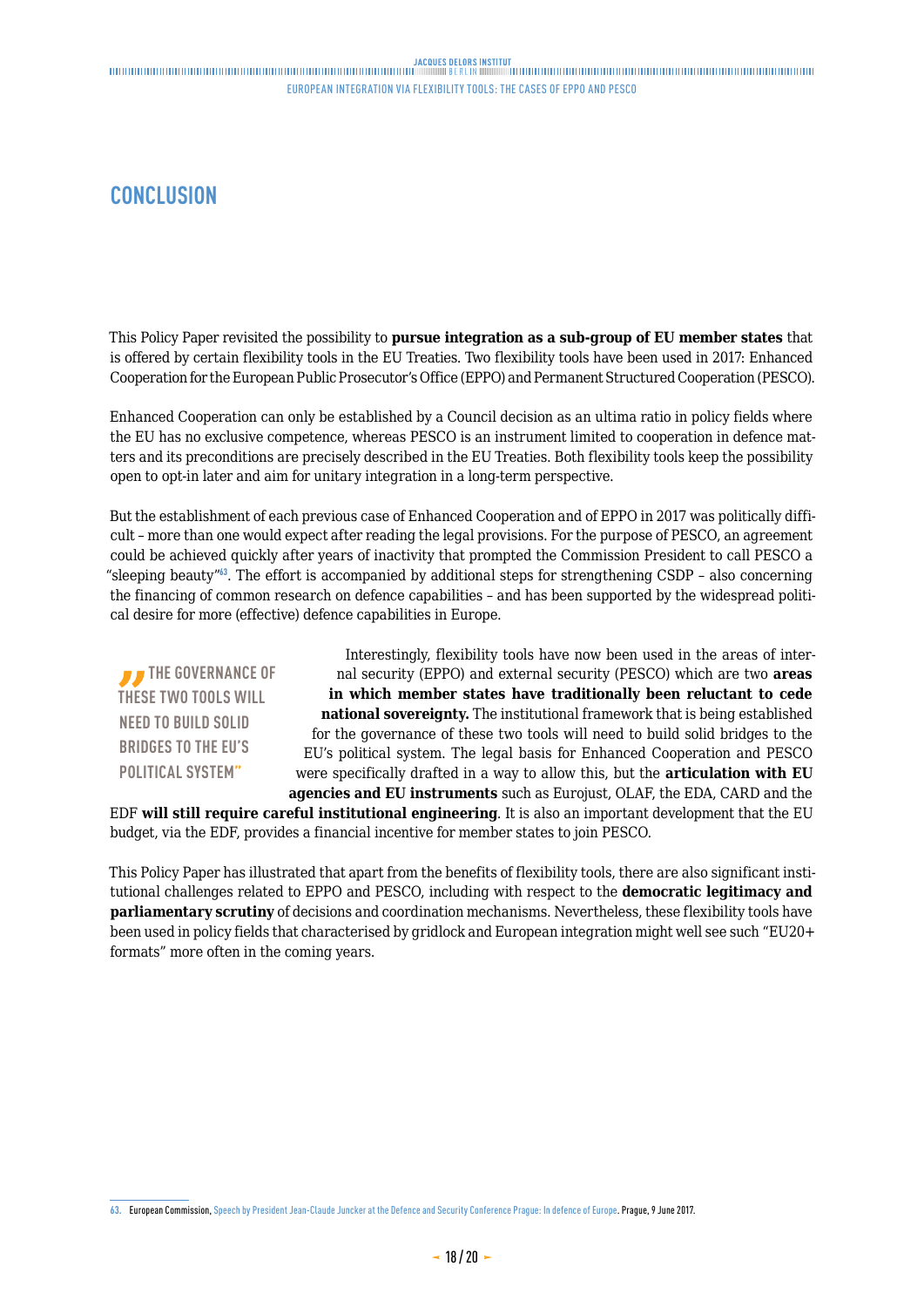# <span id="page-18-0"></span>

European Integration via flexibility tools: The cases of EPPO and PESCO

#### **BIBLIOGRAPHY**

Billon-Galland Alice and Quencez Martin, Can France and Germany Make PESCO Work as a Process Toward EU Defense?, German Marshall Fund of the United States, Policy Brief No. 033, 2017.

Calliess Christian and Ruffert Matthias (eds.), EUV/AEUV, 5th Edn (2016).

Council of the EU, European Public Prosecutor's Office: Council takes first step towards a possible enhanced cooperation, Press Release 48/17, 7 February 2017.

Dawson Mark and De Witte Floris, Self-Determination in the Constitutional Future of the EU, European Law Journal 21(3), 2015, pp. 371-383.

Deutscher Bundestag, Unterrichtung durch die Kommission zur Überprüfung und Sicherung der Parlamentsrechte bei der Mandatierung von Auslandseinsätzen der Bundeswehr, BT-Drs. 18/5000.

European Commission, Speech by President Jean-Claude Juncker at the Defence and Security Conference Prague: In defence of Europe. Prague, 9 June 2017.

European Commission, President Juncker's "State of the Union" speech, 13 September 2017.

European Commission, State of the Union 2017. Letter of Intent to President Antonio Tajani and to Prime Minister Jüri Ratas, 13 September 2017.

European Defence Agency, Intervention by Chief Executive Jorge Domecq before the Security and Defence Committee of the European Parliament, 25 September 2017.

European External Action Service, Permanent Structured Cooperation (PESCO) – Factsheet, 19 October 2017.

European Parliamentary Research Service, Establishing the European Public Prosecutor, At a glance: Plenary October 2017.

European Union, Notification on Permanent Structured Cooperation (PESCO) to the Council and to the High Representative of the Union for Foreign Affairs and Security Policy, 13 November 2017.

Fabbrini Federico, Enhanced cooperation under scrutiny: Revisiting the law and practice of multi-speed integration in light of the first involvement of the EU judiciary, Legal Issues of Economic Integration 40(3), 2013, pp. 197-224.

Fabry Elvire, Koenig Nicole and Pellerin-Carlin Thomas, Strengthening European Defence, Jacques Delors Institute, 20 October 2017.

Fiott Daniel, Missiroli Antonio and Tardy Thierry, Permanent Structured Cooperation: What's in a name?, Chaillot Paper No. 142, European Union Institute for Security Studies: November 2017.

Fromage Diane, The second yellow card on the EPPO proposal: An encouraging development for Member State parliaments? Yearbook of European Law 35 (1), 2016, pp. 5-27.

Gnath Katharina, Drin heißt drin: wenig Spielraum für Flexibilität in der Europäischen Wirtschafts- und Währungsunion, integration, 3/2017, pp. 226-30.

Grabitz Eberhard, Hilf Meinhard and Nettesheim Martin (eds.), EUV/AEUV, latest update: supp 60 (October 2016).

Graf v. Kielmansegg Sebastian, Die Verteidigungspolitik der Europäischen Union (Stuttgart) 2005.

Graf v. Kielmansegg Sebastian, The Common Foreign and Security Policy – A Pool of Flexibility Models, in: Giegerich et al. (eds.), Flexibility in the EU and Beyond, p. 139 ff.

Grant Charles, Besch Sophia, Bond Ian, Gostyńska-Jakubowska Agata, Mortera-Martinez Camino, Odendahl Christian, Springford John, Tilford Simon, Relaunching the EU, Centre for European Reform, November 2017.

von der Groeben Hans, Schwarze Jürgen and Hatje Armin (eds.), Europäisches Unionsrecht 7th Edn (2015).

IPEX platform for EU Interparliamentary Exchange, Proposal for a Council Regulation on the establishment of the European Public Prosecutor's Office, COM/2013/0534 (Yellow card).

Koenig Nicole, Walter-Franke Marie, France and Germany: Spearheading a European Security and Defence Union? Jacques Delors Institut – Berlin, Policy Paper No. 202, 19 July 2017.

Koenig Nicole, A differentiated view of differentiated integration, Policy Paper n°140, Jacques Delors Institute, July 2015.

Kreilinger Valentin, A Proposal to use Enhanced Cooperation in the Refugee Crisis, Jacques Delors Institut – Berlin, September 2015.

Lupo Nicola and Fasone Cristina, Interparliamentary Cooperation in the Composite European Constitution, Oxford: Hart Publishing, 2016.

Rozenberg Olivier, The Role of the National Parliaments after Lisbon: Potentialities and Challenges, Brussels: European Parliament, 2017.

Stavridis Stelios, The new Inter-Parliamentary Conference on the CFSP/CSDP, Miami-Florida European Union Center of Excellence, Vol. 14 No. 12, July 2014.

Streinz (ed.), EUV/AEUV, 2nd Edn (2012).